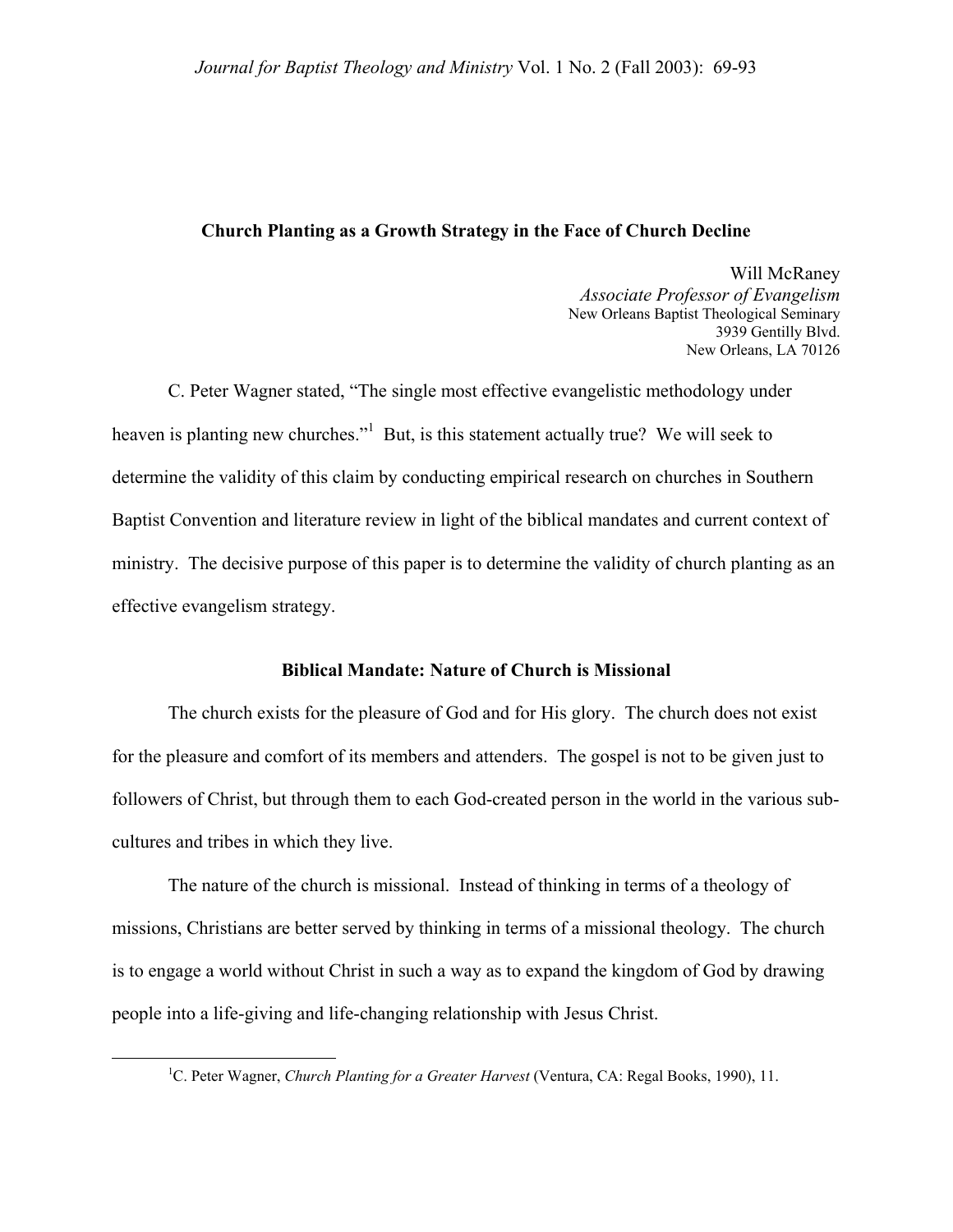### **Spiritual Condition of America**

North Americans can be characterized as spiritual, yet there is a growing anti-church sentiment and preference toward no religion. USA Today writer Cathy Lynn Grossman noted "people are looking upward, inward, online and out-of-doors for the comfort, connection and inspiration they once sought in formal sanctuaries. Their "spirituality" is unhemmed by ritual, Scripture or theology."<sup>[2](#page-1-0)</sup>

The church is not on the radar of many lost Americans. People are searching outside of established churches. Grossman's research found, "People want help connecting, creating community and seeing God in other people. But religious institutions have been discredited, so they are trying to do it outside the churches."<sup>[3](#page-1-1)</sup> Pastors of seeker-type churches begun in the 80s & 90s would promote themselves as "church" with the same message, but without some of the negatives that were bothersome to seekers. However, some pastors of newer churches now are either not using the word "church" in their name or promoting themselves as "disorganized" or "unorganized" religion.

Still other Americans are choosing the no religion category as their indicated preferences. Grossman said, "Americans almost all say religion matters, yet more people than ever are opting out. Not just out of the pews. Out from under a theological roof altogether."<sup>4</sup> Research confirms the shifts. In 2001, more than 29.4 million Americans said they had no religion, more than double the 1990 number. This is more than Methodists, Lutherans and Episcopalians combined, according to the American Religious Identification Survey 2000. People with no

 $\overline{\phantom{a}}$ From "Charting the Unchurched" 3/7/02, *USA Today*, Cathy Lynn Grossman.

<span id="page-1-1"></span><span id="page-1-0"></span><sup>&</sup>lt;sup>3"</sup>Charting the Unchurched."

<span id="page-1-2"></span><sup>&</sup>lt;sup>4"</sup>Charting the Unchurched."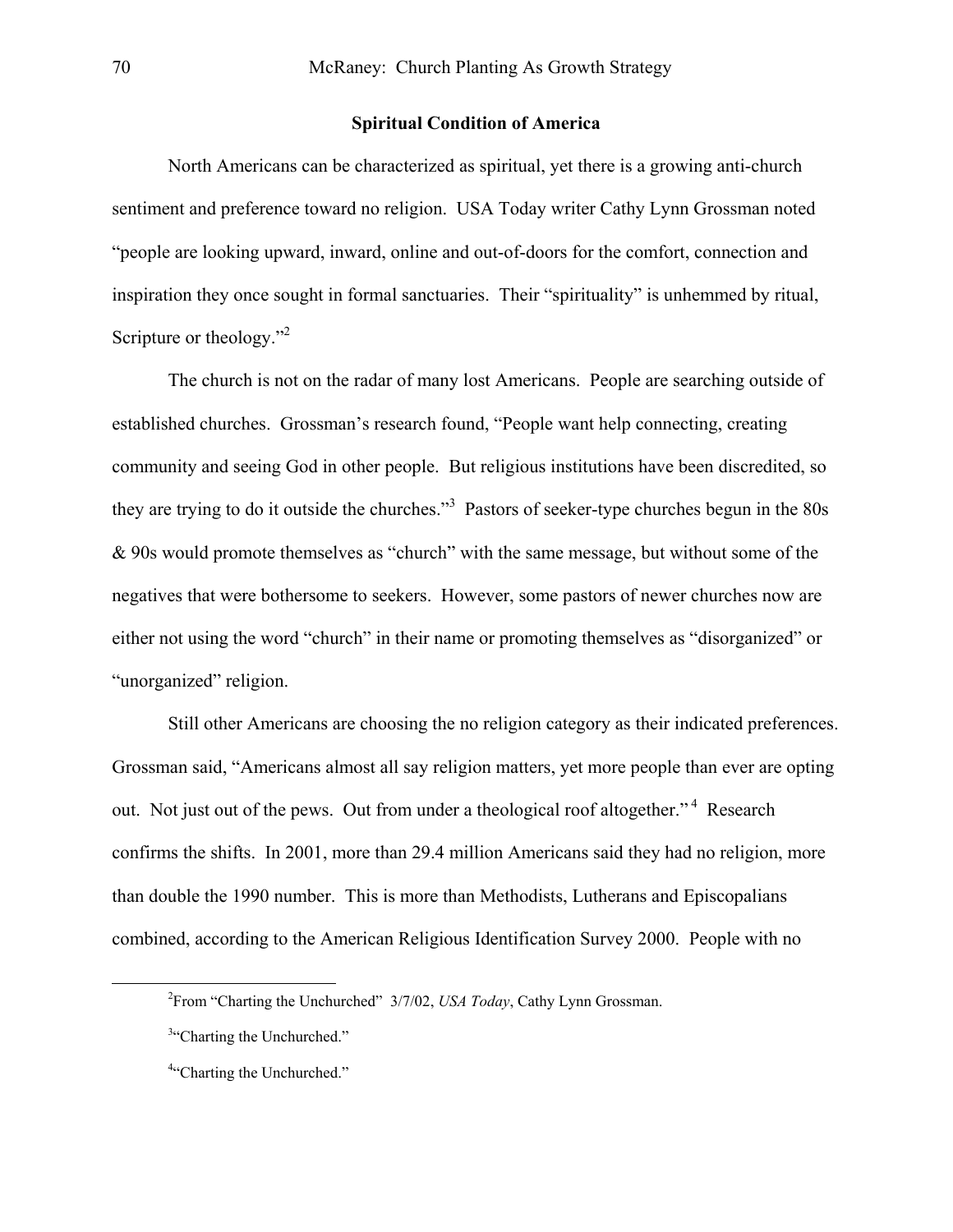religion now account for 14% of the nation, up from 8% in a 1990 survey. Fifty percent of Americans call themselves religious, down from 54% in December 1999. An additional 33% call themselves "spiritual but not religious," up from 30%, and about 1 in 10 say they are neither  $5$ 

The church is not without hope in ministering in this context. People still have an inner longing to know God and are looking for ways to remove the guilt they feel, but do not understand. Mark Galli, managing editor of Christianity Today said, "Lone-ranger spirituality is not conducive to taking us to the depths God designed us to go. It leaves out the communal dimension of faith. If you leave out the irritations, frustrations and joy that community entails, you miss something about God."[6](#page-2-1)

#### **State of Evangelism in American Churches**

Any honest diagnosis on the condition of the church of North America would include the word "unhealthy". In the US, the Christian church is losing the battle on most fronts. Some are noticed, while others go unnoticed. Either way, the consequences are still the same. Bill Bright, founder of the worldwide evangelistic organization Campus Crusade for Christ, said "One of the great scandals of the centuries is the condition of the church of Christ in America today."[7](#page-2-2)

#### Little Evangelism

Little effective evangelism is taking place. George Hunter reported that nation-wide, only 1% of the churches in America are growing by conversion. I have read that half of all

<span id="page-2-0"></span> $\frac{1}{5}$ <sup>5</sup>"Charting the Unchurched."

<span id="page-2-1"></span><sup>6</sup> Statement made by Mark Galli, managing editor of *Christianity Today* in article "Charting the Unchurched" 3/7/02, *USA Today*, Cathy Lynn Grossman.

<span id="page-2-2"></span><sup>&</sup>lt;sup>7</sup>Bill Bright quoted in Baptist Press article By Mark Kelly. Bright spoke at the Southern Baptist Convention on Jun 13, 2002.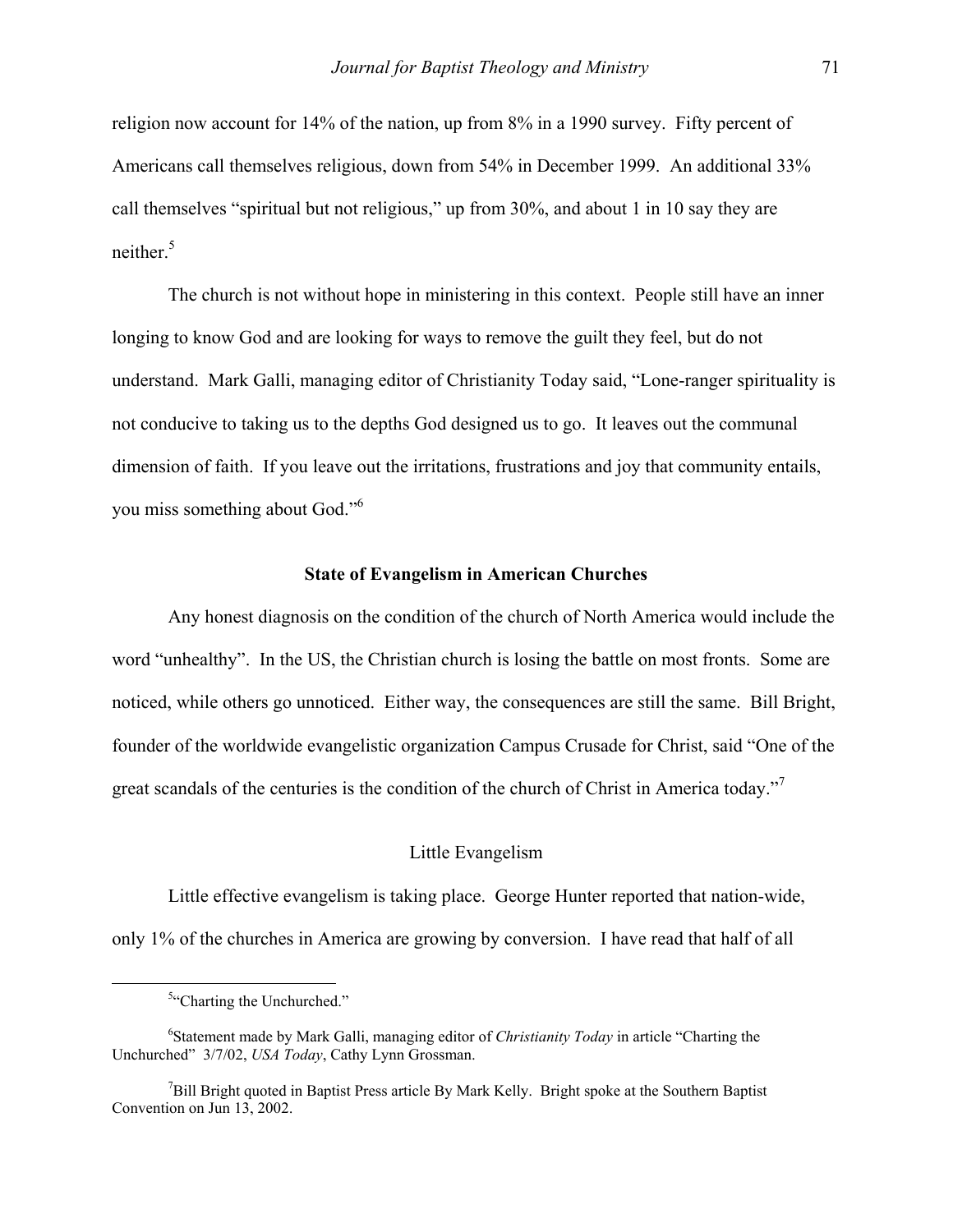churches did not add one new member through conversion growth. According to the Uniform Church Letter, in 2000 about 50% of SBC churches report no evangelistic activity and around 6,700 SBC churches did not baptize even one person. The vast majority of baptisms are either children of present members or are adults who are not being baptized for their initial commitments to Christ, but because of membership requirements. By most any measure, Christians are not connecting with pagans in a way that leads them to respond to Christ. We are not without hope, Christ is on His throne and churches can impact their area. Aubrey Malphurs said, "While numerous signs indicate that there's danger ahead if the established church in America doesn't change its attitude toward evangelism, there's a solution. That solution is church planting. . . . New churches have the potential to pursue lost people with a passion."<sup>[8](#page-3-0)</sup>

#### Few New Church Plants

In the 1950's, 'most every denomination in the US would have felt the need to expand the influence of the church through missions. However, most denominations have decreased their involvement with mission efforts and church planting. "In 1918, mainline churches provided 82 percent of the Western missionary force. By 1966, when theological liberalism and sociopolitical definitions of mission had begun to crowd out traditional missions emphases on evangelism and church planting, mainline churches supplied only 6 percent."<sup>[9](#page-3-1)</sup> In fiscal 2001, the United Methodist Church's Board of Global Ministries decided to slash spending by \$11 million. The Presbyterian Church (U.S.A.) meanwhile considered mission cuts of \$2.5 million.<sup>10</sup> The

 $\begin{array}{c|c}\n\hline\n\text{1} & \text{2} & \text{3} \\
\hline\n\text{2} & \text{3} & \text{4}\n\end{array}$ <sup>8</sup> Aubrey Malphurs, *Planting Growing Churches for the 21<sup>st</sup> Century* (Grand Rapids: Baker Book House, 1992), 193.Lyle Schaller, *44 Questions for Church Planters* (Nashville: Abingdon, 1991), 22-23.

<span id="page-3-1"></span><span id="page-3-0"></span><sup>9</sup> Darryl Brown, "Bad Priorities Can Kill," *Christianity Today*, February 4, 2002, 27.

<span id="page-3-2"></span><sup>&</sup>lt;sup>10</sup>Brown, "Bad Priorities Can Kill," 27.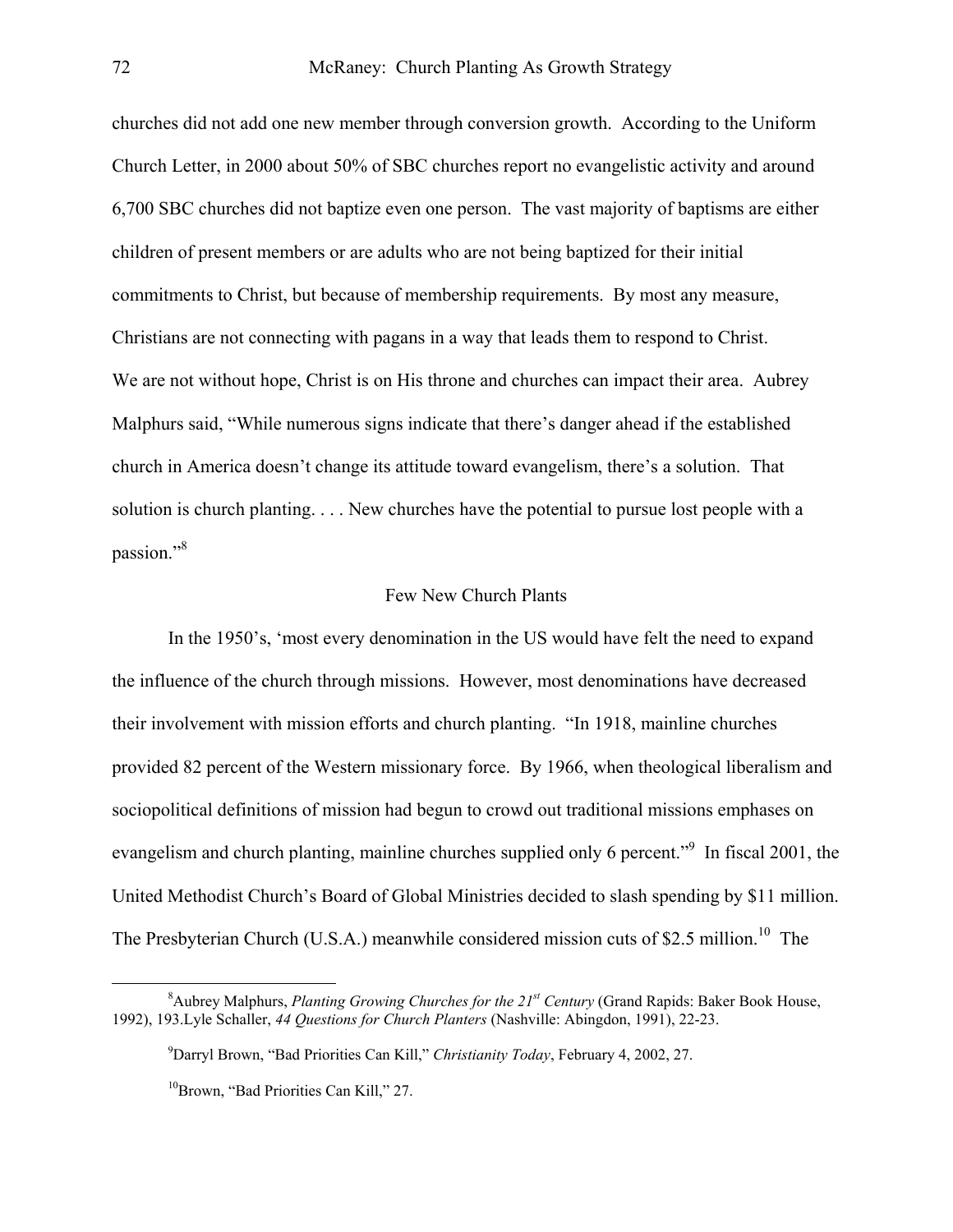good news is that there is some shift in the thinking of some denominational leaders as some have begun to see the vital role church planting plays to the health of any denomination.

## **Church Planting as Evangelistic Strategy**

# Necessity of Planting

Donald McGavran coined the term 'church growth' and used it instead of 'evangelism' because of the negative associations assigned to the word evangelism. McGavran used church growth to describe the evangelization of all people with the view toward the development of indigenous congregations with the new converts in a manner consistent with their cultural norms. Elmer Towns made the following observation. "At the beginning of the movement many equated Church Growth with church planting. McGavran said the best way to evangelize a caste is not for a foreigner to preach to them. He concluded the best way to reach 'untouchables' was to plant a church in their culture and have members of that church who were 'untouchable' to evangelize their friends, neighbors, relatives, and associates. Church planting resulted in 'untouchables' evangelizing 'untouchables."<sup>11</sup>

If evangelistic churches do not start churches, either evangelistic churches will not be started or non-evangelistic churches will be started. Sylvia Ronsvalle of Empty Tomb, inc., decries a lack of leadership. "Denominations have not been calling people to do anything beyond institutional maintenance."[12](#page-4-1) It is absolutely essential that kingdom expanding churches start churches, as the vast majority of denominations have become sidetracked in the struggle of maintaining their institutions.

<span id="page-4-1"></span><span id="page-4-0"></span> <sup>11</sup>Elmer Towns, *Putting an End to Worship Wars* (Nashville: Broadman & Holman, 1997), 42. <sup>12</sup>Brown, "Bad Priorities Can Kill," 27.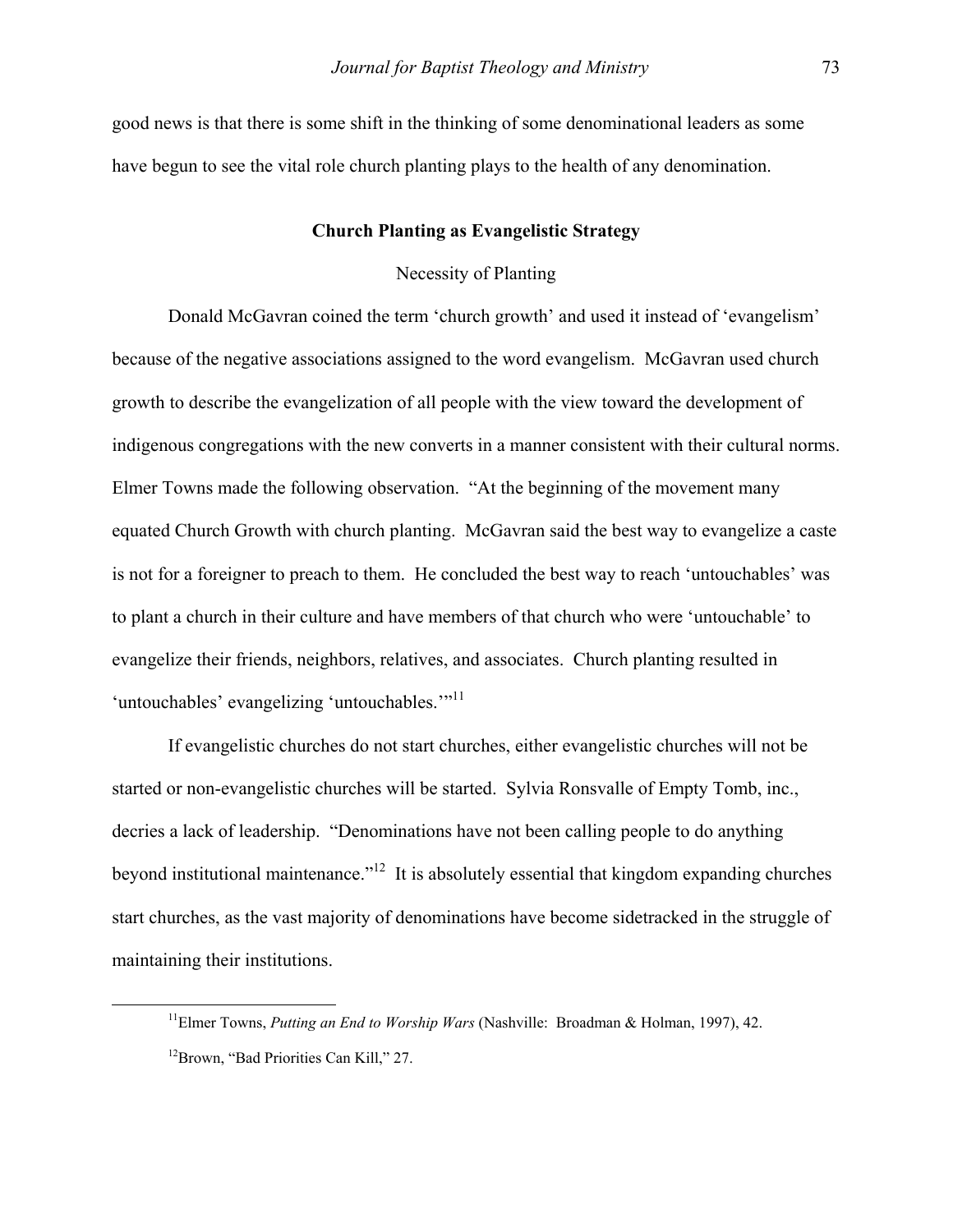Various non-Christian groups continue to grow and expand throughout the US. This trend will continue as people search for spiritual guidance and purpose in their lives.

Sample Growth of non-Christian Churches

|                   | 1965         | $13$ 1997 and 99              |
|-------------------|--------------|-------------------------------|
| <b>Mormons</b>    | 1.8 million  | 4.9 million (1997 US)         |
| Jehovah's Witness | 330 thousand | 1 million $(1999 \text{ US})$ |

### Theological Rationale

 God desires a relationship with the people He creates and desires them to function in communal relationships. Each new generation must be evangelized and congregationalized within its given context. God does not have grandchildren. Darryl Brown stated that 1.5 billion people have never heard the gospel. $14$  I believe this figure is dramatically low when one considers whether or not a person has heard and understood the essential elements of the gospel.

 Studies reveal that 30-32% of the American population attend a public worship service in any given week. I also believe actual percentage is less than 15% of the population. 350,000 churches would have to average 120 in attendance to reach 15% of the population. George Gallup estimates the unchurched population in the US at 195 million. I believe that based on the number of churches (around 300-350 thousands), the population (281 million) and the stated average worship attendance of the churches (75), a better unchurched estimate is probably closer to 225 million each week.

<sup>&</sup>lt;sup>13</sup>The Yearbook of American and Canadian Churches. These membership numbers represent Inclusive Members, not the often lower Confirmed Members.

<span id="page-5-1"></span><span id="page-5-0"></span><sup>&</sup>lt;sup>14</sup>Brown, "Bad Priorities Can Kill," 27.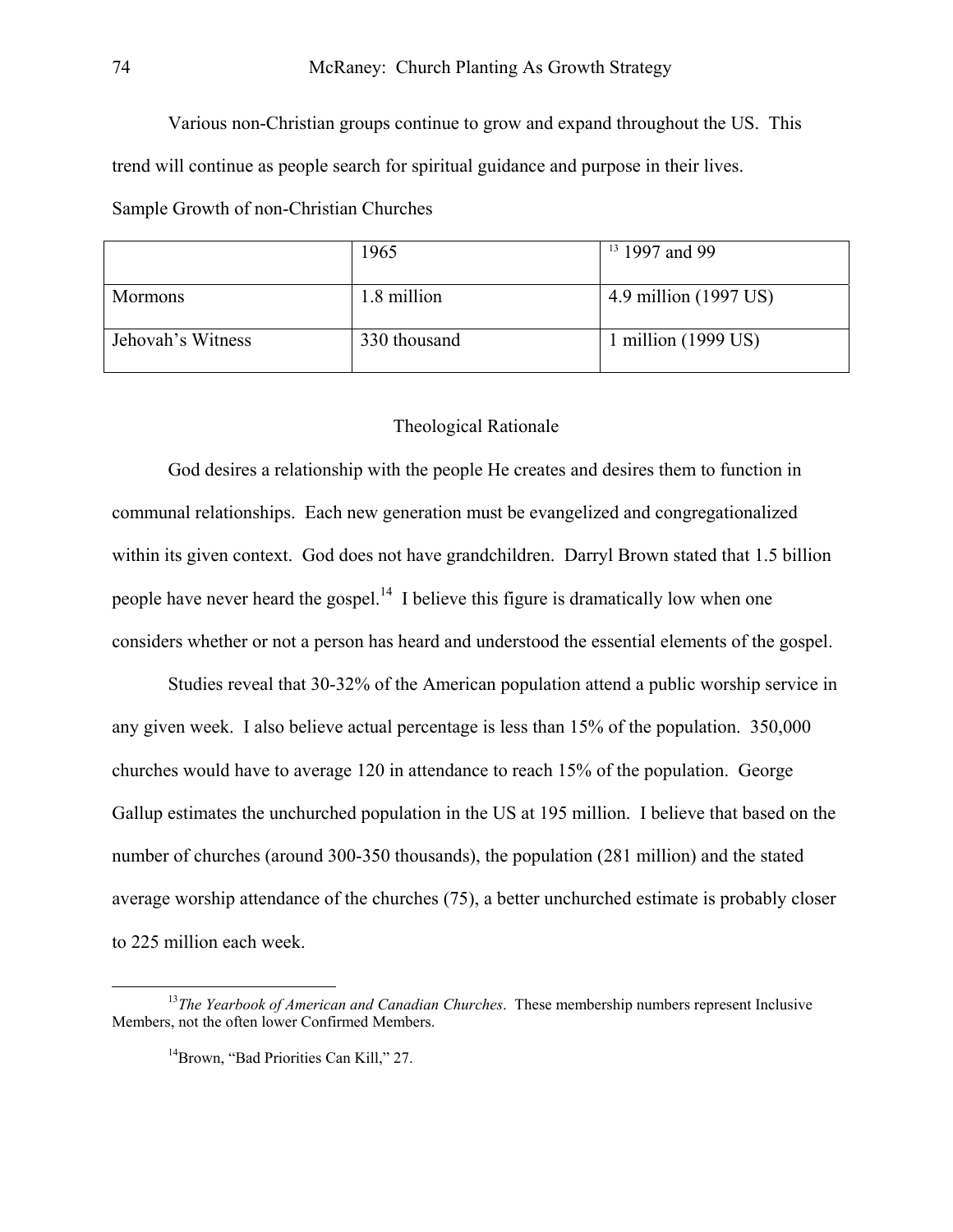For Christians to evangelize the world, it will take millions of additional churches. To

congregationalize 6 billion people at 100 participants per church, it will take a total of 60 million

churches worldwide. For Christians to evangelize America, it will take hundreds of thousands of

new churches. To congregationalize 281 million Americans at 100 participants per church, it

will take a total of 2.81 million churches, which is dramatically higher than the estimated 300-

350 thousand existing churches. God loves people; it will take more churches to reach them.

Harvey Conn recommended the following church planting focus in order to establish

indigenous churches as the Biblical function and goal of New Testament evangelism.<sup>[15](#page-6-0)</sup>

God has commanded us to make disciples among every ethnic group or "people movement" world-wide, (Mt. 28:19; Acts 1:8) God intends to fulfill His purpose of discipling nations by local congregations, i.e., churches, not just with individuals. (1 Cor. 12:14; Eph. 4:11-16) Acquiring many individual converts to Christ does not naturally result in forming a church to carry on the process. God desires that all people would have the opportunity to worship and serve Him within a church that reflects their unique cultural and social environment.

A major barrier to reaching unchurched people for Christ is that they perceive Christianity and

the "church" as "foreign" to their culture or social environment.

### Practical Rationale

Church planting should be combined with present evangelism strategies, particularly

harvest approaches to evangelism. Effective evangelistic activities create the need for additional

local churches. Under the leadership Jack McAlister, The Every Home Crusade discovered that

their efforts to distribute Christian literature into every home in the world became more fruitful

when they began to start "Christ groups" in India. Youth With A Mission began to start

<span id="page-6-0"></span> <sup>15</sup>Harvie M. Conn, ed., *Planting and Growing Urban Churches* (Grand Rapids: Baker Books, 1997), 53-54. These fundamentals adopted from Caleb Project Research Expeditions, by John Holzman.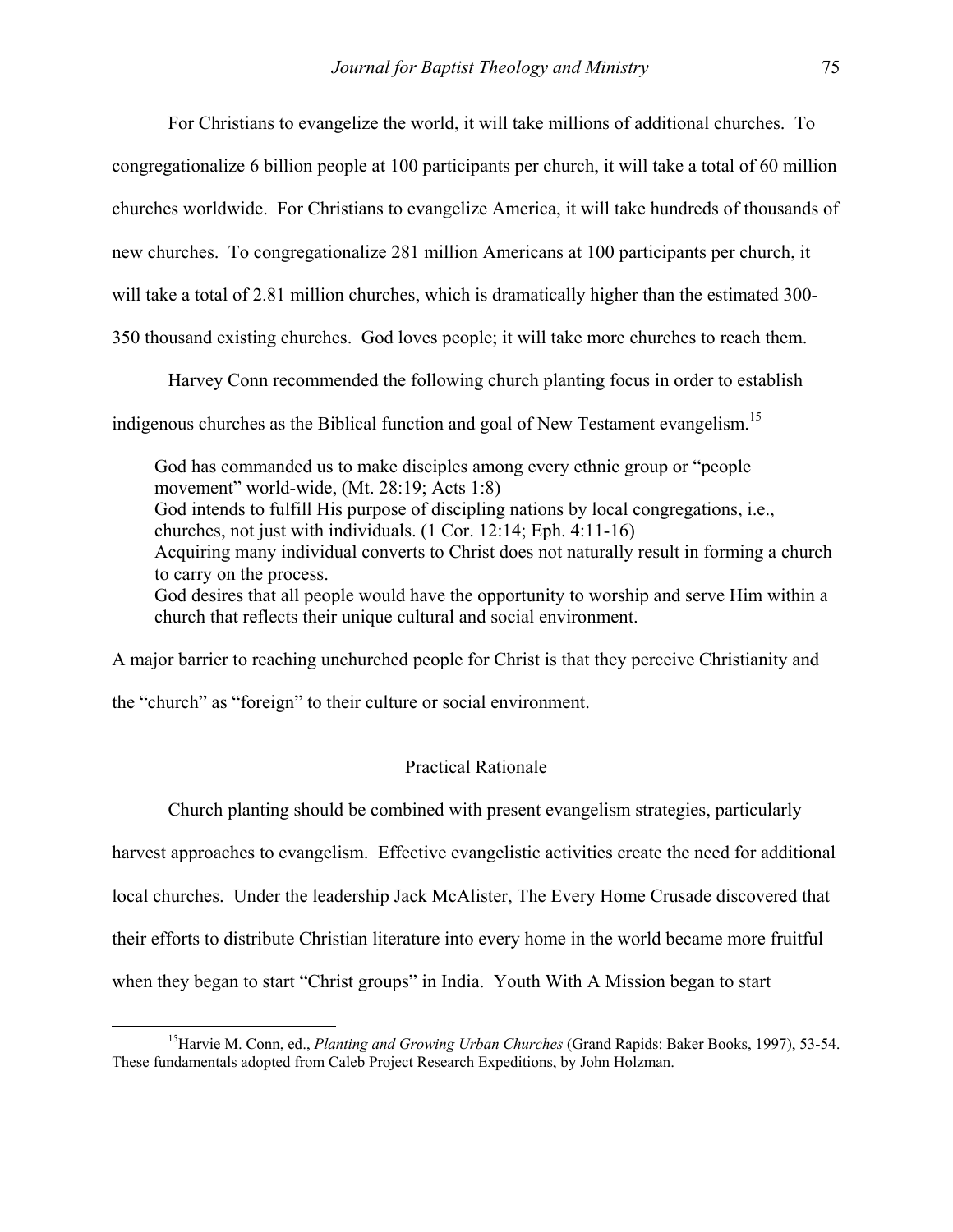churches at one a day worldwide in conjunctions with their other ministries efforts.<sup>16</sup> Ministry components of Campus Crusade for Christ under Bill Bright leadership carried out functions of church. The successful worldwide distribution and impact of the Jesus film by CCC created the need for the establishment of groups, so they planted "home fellowships" which often developed into churches. As a result CCC set as one of their eight international goals for the year 2000 to partner with various denominations to start 1 million new churches.<sup>[17](#page-7-1)</sup>

The saying, "the dinosaur never sees it coming" may be an appropriate warning to the American church of the  $21<sup>st</sup>$  century. According to Bill Easum, the median age of 60% of the congregations in the US is 60 years of age or older.<sup>18</sup> With the extreme difficultly churches are having at winning adults and holding on to churched youth, the number of local churches that are dying will dramatically rise in the next 20-25 years.

Churches are dying and declining all over America. George Barna reported that no county in the US is more churched today than it was ten years ago. Win Arn noted that 80-85% of the churches in America are either plateaued or declining.<sup>19</sup> Edward Dayton reports in the publication Unreached Peoples that churches in America and the United States are losing 2,765,000 members per year. Bob Logan estimated that 3,500-4,000 close each year. As churches decline and die, it is practical to start churches that can effectively evangelize the unreached peoples of America.

<span id="page-7-3"></span>19 Win Arn, *The Pastor's Manual for Effective Ministry* (Monrovia, CA: Church Growth, 1988), 43.

<span id="page-7-0"></span> <sup>16</sup>Bryan Bishop, "YWAM Steps Out," (January-February, 1986), 19.

<span id="page-7-2"></span><span id="page-7-1"></span><sup>17</sup>Wagner, *Church Planting for a Greater Harvest*, 23.

 $18$ Easum communicated this to Will McRaney after Easum spoke at an American Society for Church Growth annual meeting in 2000. In the message, Easum said that he believed that 75% of the churches in existence would no longer be in existence in 23 years.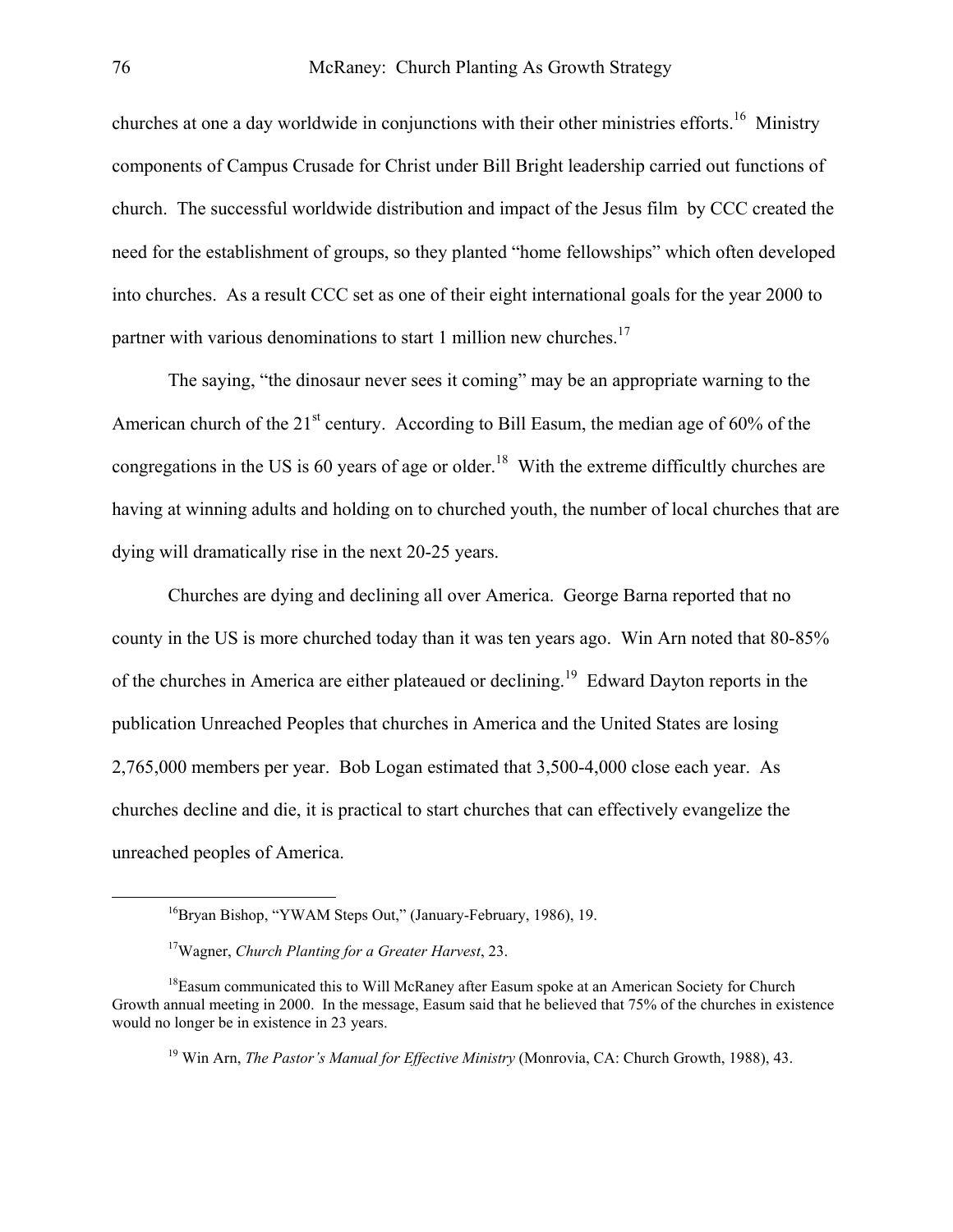The church to population ratio is also declining for every 10,000 Americans. In 1900 there were 27 churches for every 10,000 Americans In 1950 there were 17 churches for every 10,000 Americans In 1996 there were  $11$  churches for every 10,000 Americans<sup>[20](#page-8-0)</sup>

|                         | 1965        | 1998 <sup>21</sup> |
|-------------------------|-------------|--------------------|
| <b>United Methodist</b> | 11 million  | 8.4 million        |
| Presbyterian USA        | 4 million   | 3.57 million       |
| Disciples of Christ     | 2 million   | .88 million (1997) |
| Episcopal               | 3.4 million | 2.36 million       |

Not only are churches declining and dying, denominations are in trouble. The Great Commission calls the Church to "make disciples" by the method of baptizing and teaching. These ministries can best be accomplished in the setting of a local congregation, and thus the Great Commission is also mandating church planting. There are other means to evangelism, but the most effective method of reaching the lost is church planting, and thus it is biblical and reasonable for the Church to continue planting new congregations. The lack of new congregations is not the only reason for the decline of the United Methodist Church, but it certainly is a contributing factor and must be corrected to reverse its direction.<sup>[22](#page-8-2)</sup>

Another reason to plant churches is the enormous difficulty in revitalizing a struggling church. It is possible for a church to get back on a missional/evangelistic path, but it is not an easy option to expand God's Kingdom. Wagner said, "Remember this simple fact: It's easier to have babies than to raise the dead! Not that all existing churches are dead, or even that most of

<span id="page-8-0"></span> $20$ Thomas Clegg unpublished paper "The Need For Church Planting in America," 1996.

<span id="page-8-2"></span><span id="page-8-1"></span><sup>21</sup>*The Yearbook of American and Canadian Churches*.

<sup>&</sup>lt;sup>22</sup>David Dorsey Ray, Abstract of Doctor of Ministry Dissertation: "Rediscovering the Lost Art of Church Planting in the United Methodist Church of Northwest Texas," 1992.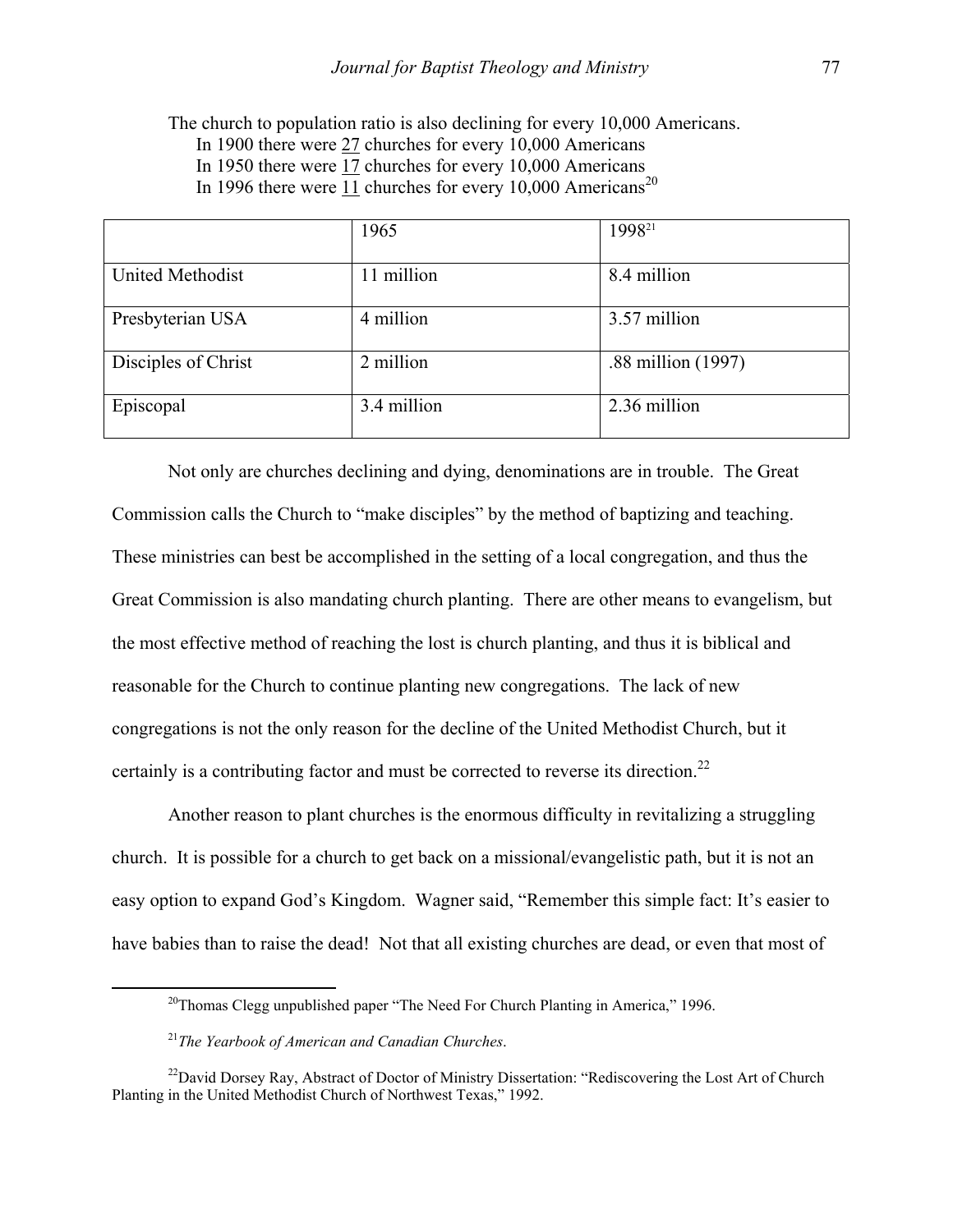them are. Most can and should be brought to life by the power of the Holy Spirit. Still the most exciting part of the hospital is the maternity ward."[23](#page-9-0) In the *Purpose-Driven Church*, Rick Warren made a similar observation concerning revitalization and church planting. Lyle Schaller is the most prolific writer on church issues in the last 50 years and for many he is the most respected spokesperson. In a speech to the Southern Baptist New Work Fellowship, Lyle Schaller said, "Some think we need to make all our existing congregations vital before starting new churches. What's wrong with that is nobody knows how to do that…and nobody's young enough to live long enough to do it."<sup>[24](#page-9-1)</sup>

The US has a diverse population; racially, ethnically, economically, religiously, and in other ways. This diversity has not created a melting pot in most cities, but a stew pot. The expression of the local church needs to be different to effectively evangelize and congregationalize in the midst of such diversity. There are 45 unchurched people groups (ethnic groups having no churches to evangelize them).<sup>[25](#page-9-2)</sup>

### Urban Need

A study of the New Testament reveals the important role major cities played in spreading the gospel to the world. The Holy Spirit directed the affairs and paths of the leaders of the church to start new churches in the influential places. The following passages are just a few that indicate the significant role of the cities (Matt. 11:1, Acts 1:8, Acts 8:4-5, Acts 11:19-20, Acts 19:10, Phil. 1:13). In short, Gospel spread from the cities out to other areas. It was trickle down or out evangelism. Today, cities continue to influence suburbia and rural areas.

<span id="page-9-2"></span><span id="page-9-0"></span> <sup>23</sup>Wagner, *Church Planting for a Greater Harvest*, 25.

<span id="page-9-1"></span><sup>24&</sup>quot;Schaller Says SBC Must Decide about New Church Starts," *Biblical Recorder*, June 15, 1991, 8.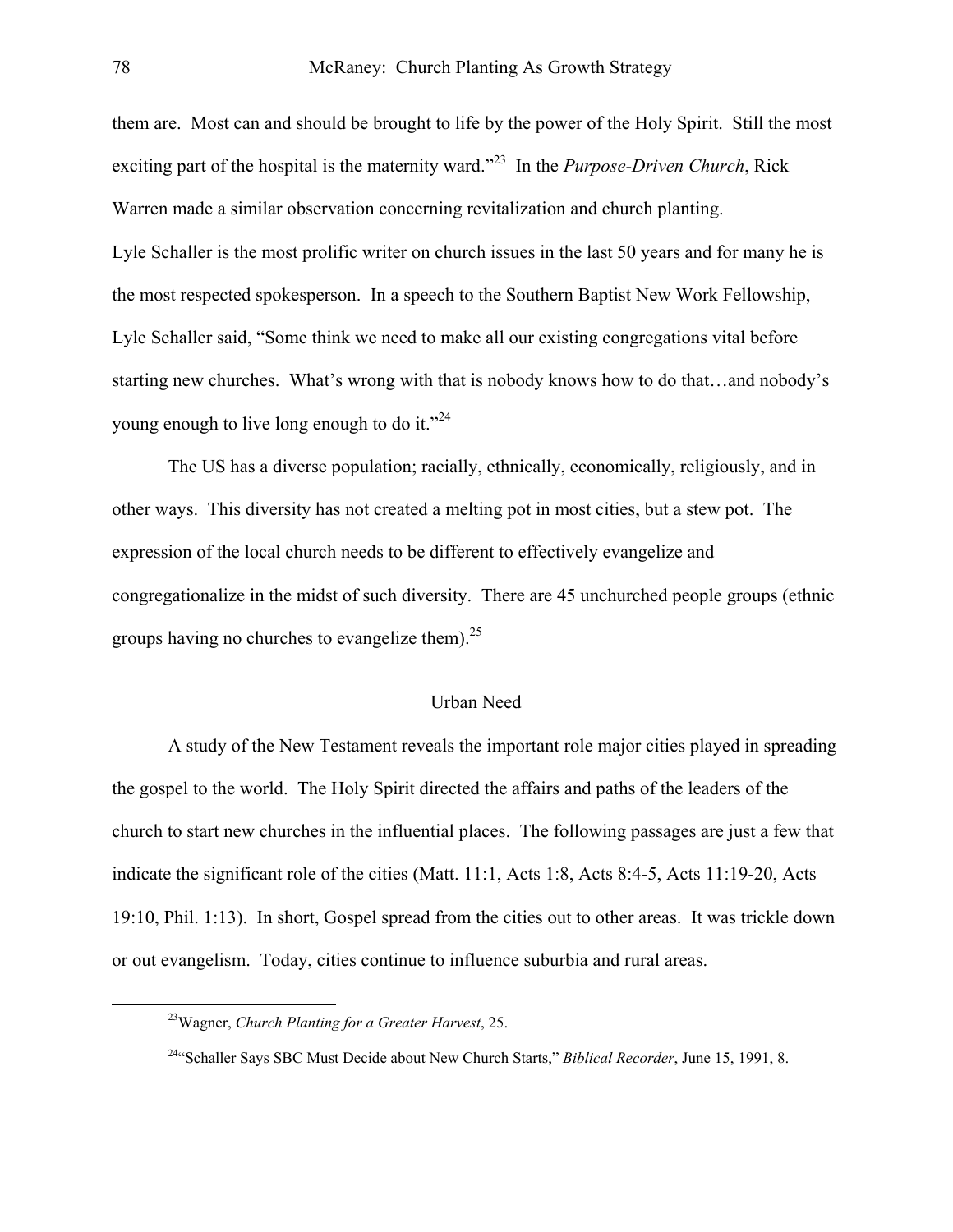The cities are the greatest mission field in America. Eighty percent of the US population lives in cities with over 50,000 residents. Seventy-five percent of Americans who live in the city are unevangelized. Towns noted the following reasons: "there are so many people there, representing so many needs, while at the same time, it is difficult to reach them because they come from so many backgrounds and there are so few churches doing far too little."<sup>[26](#page-10-0)</sup>

Urban cities are influential, have large numbers of people who are unevangelized, multicultural, multi-ethnic, dynamic, changing, and elusive. The Christian church is not effective in evangelizing the cities under the current conditions using methods and approaches that were designed to reach rural or suburban areas. If America is to be reached for Christ, cross-cultural church opportunities will have to be seized.

The churches of the city cannot be like the ones in our rural and suburban settings, despite the white rural roots of most churches. Denominations must now develop strategies and local congregational expressions that fit the needs of the urban setting. Urban churches will be of all shapes and sizes such as: storefront churches, metropolitan churches, outer-urban church, city suburban church, and countless others.

Urban churches will be known more by their internal ministry than their outer characteristics. They will not always own property, parking lots and parsonages. They may not have steeples, Sunday School rooms, or family life centers. Urban churches may not be organized around boards, committees, or flow charts. They may not be incorporated by the state. They may not have an extensive budget, bank account, or bills. They will be simple and

 <sup>25</sup>Elmer Towns, "Church Planting in the Urban Setting: The Key to Reaching America," *The Journal for the American Society of Church Growth*, Vol. 9, Spring 1998, 45.

<span id="page-10-0"></span> $^{26}$ Towns, "Church Planting in the Urban Setting: The Key to Reaching America," 45.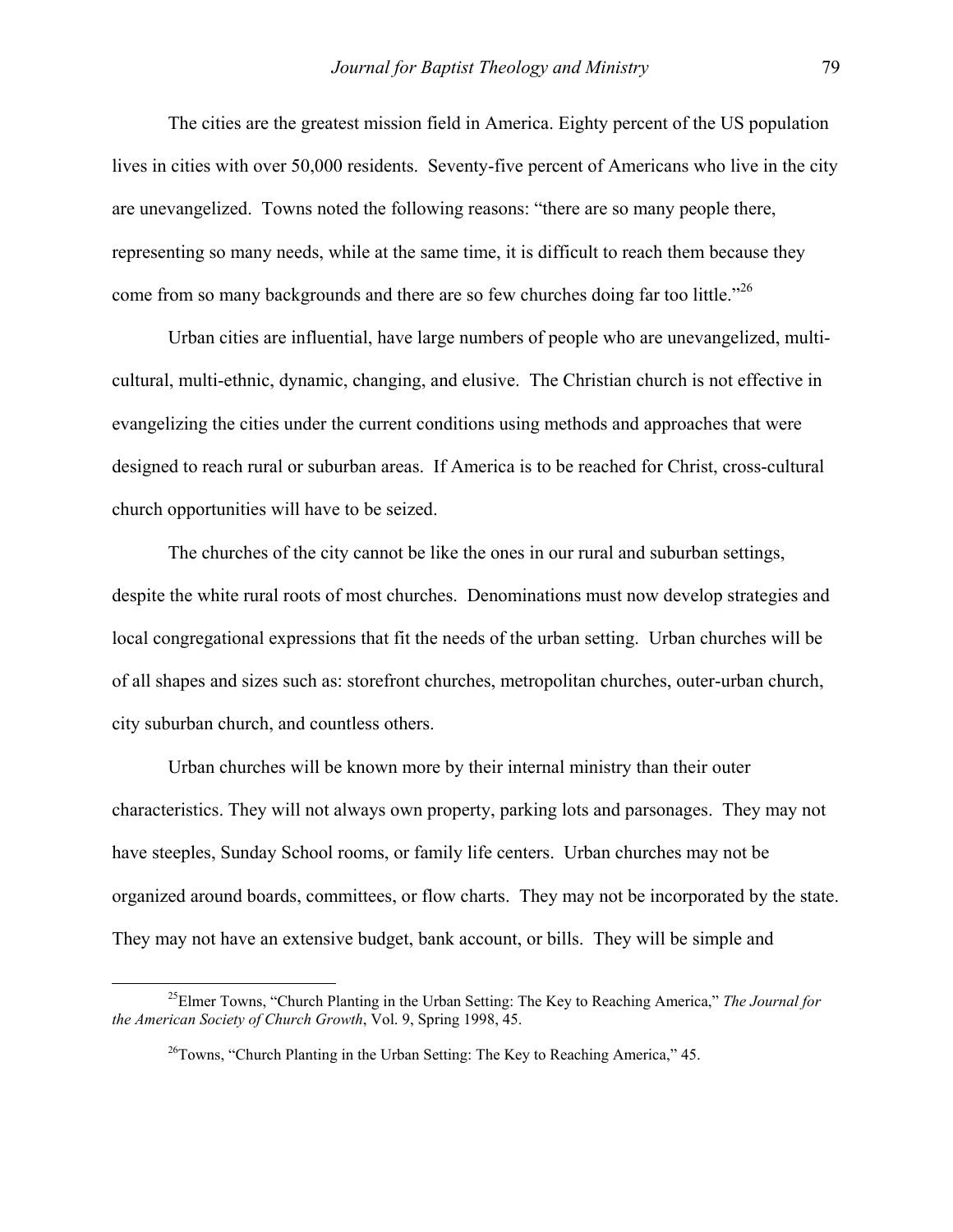functional, yet effective in helping its members live out the Christian life in their communities as displayed in New Testament churches.<sup>[27](#page-11-0)</sup>

## Historical Approaches to Church Planting in the SBC

In the last half of the  $20<sup>th</sup>$  century, the SBC was successful in starting churches primarily through two methods: congregationalizing and splitting. The SBC did begin to start missions and churches among various ethnic groups. These ethnic plants were the forerunning efforts to use church planting as an evangelistic strategy. $^{28}$  $^{28}$  $^{28}$ 

## Congregationalizing and Church Splitting

As the Home Mission Board expanded its territories outside the South and as the country's population moved in increasing numbers to the West, the SBC was presented with the opportunities to gather existing Southern Baptists into local congregations. Because many of these new churches did not reach indigenous people in large numbers, these churches are facing problems associated with a high median age.

It is hard to say it, but even church splits can be used by God to expand His Kingdom. Many new churches are birthed out of church conflict. The limitation of this multiplication approach is that these groups were not birthed out a passion to see lost people come to Christ.

<span id="page-11-1"></span><span id="page-11-0"></span><sup>&</sup>lt;sup>27</sup>Adapted from Towns, "Church Planting in the Urban Setting: The Key to Reaching America," 49.

<sup>&</sup>lt;sup>28</sup>Will McRaney, "The Impact of Church Planting on Southern Baptist Evangelism" (Unpublished paper, New Orleans Baptist Theological Seminary, November 9, 1989).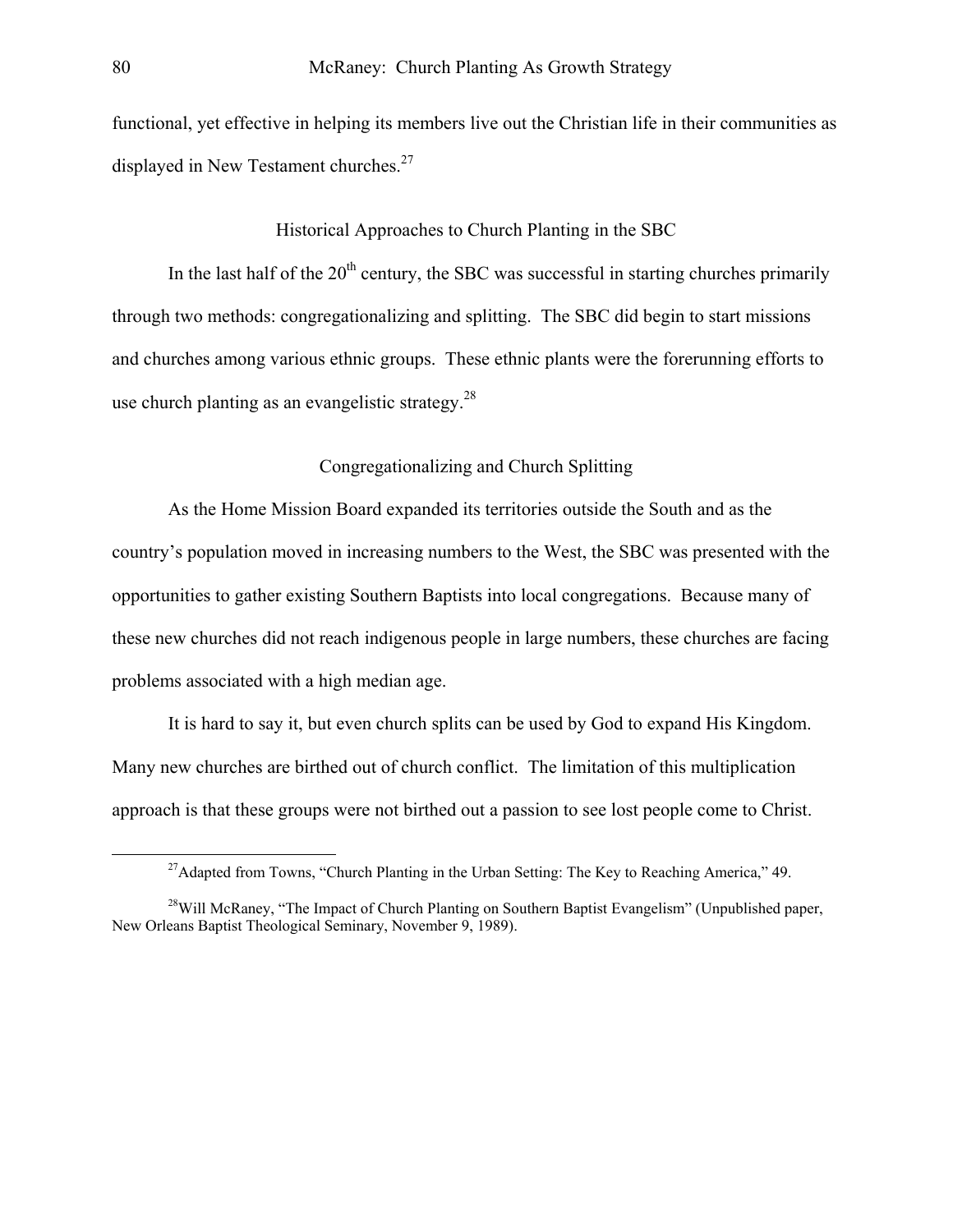### Pioneers – Sending and Seeker Oriented Churches

The SBC had a few local church pioneers helped to set a new direction for church planting. Two of those men were Harold Bullock and Rick Warren. They recognized the evangelistic potential of new kinds of church starts.

Bullock started Hope Baptist Mission, now Hope Community Church, in 1977 in Ft. Worth, TX with a handful of people who were committed to walking with Jesus and following Bullock's vision for church. This church was the first modern highly purpose driven church that I am aware of in the SBC, as Hope was started after very careful investigation into its purpose, ministry context, and specific ministry values and goals.<sup>29</sup> Hope set the pace in its methodologies, structure, priorities and values, evangelism, worship style, facilities, and in two other very important ways. Hope was started to evangelize those who were not presently being reached by existing churches and designed to impact America by becoming a church planting sending church.

Hope was started after Bullock, with his training in chemistry, began to ask some key questions: (1) in light of the American pluralistic and metropolitan context, how can the Christian church win America to Christ, (2) how many churches would it take to adequately church America, (3) what type of church needs to be started and leaders developed, (4) how can a church evangelize lost adults, and (5) how can a church produce people who walk with Jesus and others with great character, skill and integrity, among other significant questions. One other question Bullock was and is seeking to answer is fundamentally different than many other high profile leaders: how can my church develop God-called men to be change agents, such

<span id="page-12-0"></span><sup>&</sup>lt;sup>29</sup>See Will McRaney, "The Purpose-Driven Church: An Investigation into the Process of Developing and Implementing a Purpose Statement and Its Benefits to Church Growth" (Ph.D. diss., New Orleans Baptist Theological Seminary, 1992).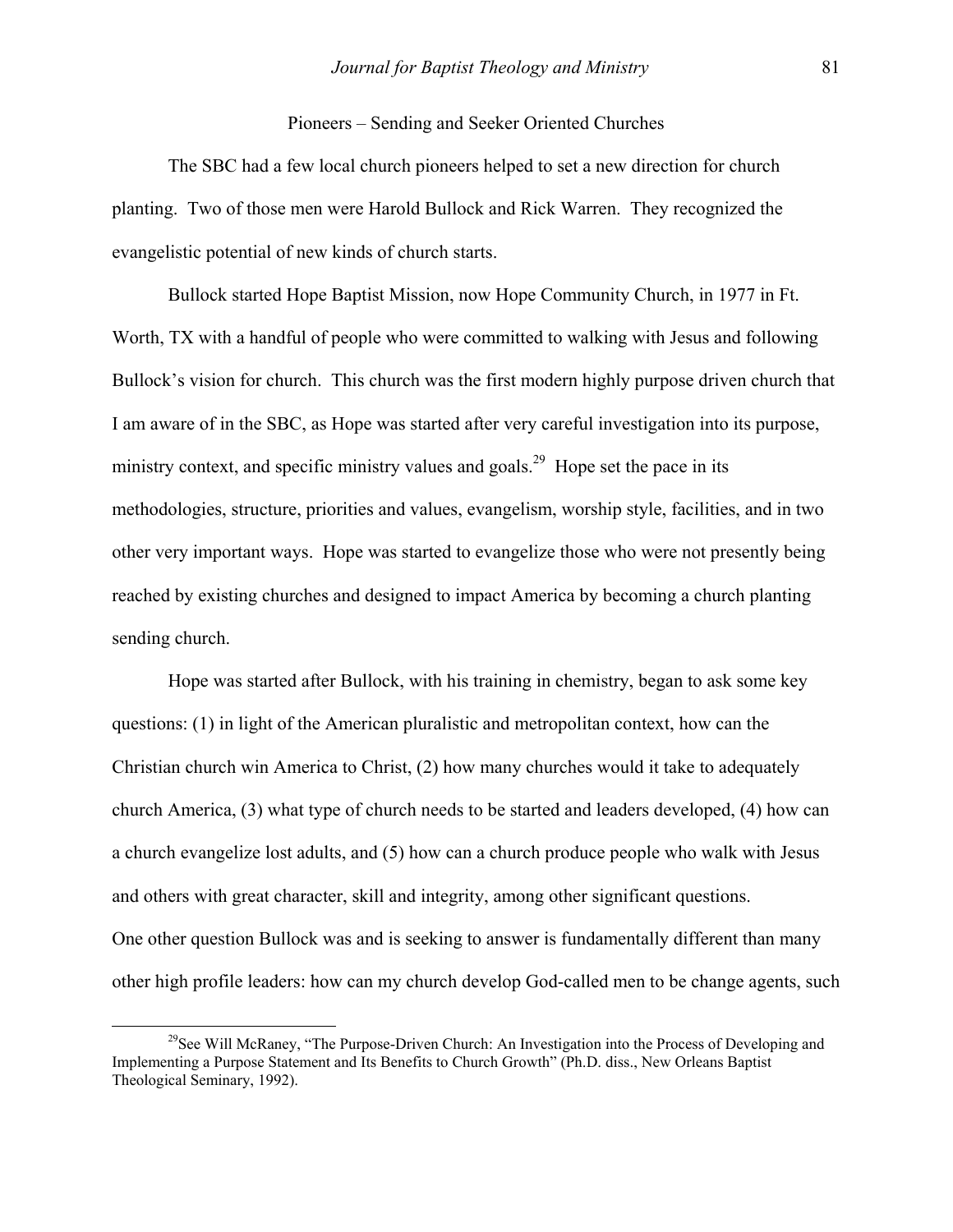they not only do they plant churches, they plant a different kind of church producing a high quality follower of Christ. Bullock has focused on training church planters and his members not just in knowledge or even skill, but has invested himself in the character development of the leaders who have sought out his mentoring.

Hope has sent out almost 80 church planters from coast to coast with a success rate of 85% in their plants. Bullock was a pioneer in having a vision beyond becoming a mega church by intentionally becoming a church planting training and sending church. Twenty-five years into its existence, Hope and Bullock are great-untold stories in America church life in the last quarter of the  $20<sup>th</sup>$  century with their greatest impact yet to be felt in the  $21<sup>st</sup>$  century.

Warren, along with a few of his contemporaries and many who have followed his teaching and leadership, started seeker sensitive churches in an effort to reach out to lost people who were not responding to the existing churches around them. These seeker churches such as Warren's Saddleback Community Church, were some of the first plants in the SBC started to evangelize people who were not being and probably would not be evangelized by existing churches.

Saddleback is a premiere church and is one of the most influential churches in the US in the last 20 years. They have grown by conversion growth, started new churches, developed people through their spiritual development processes, conducted massive conferences for leaders, invested in missions instead of elaborate buildings, and led out in overseas missions among many other contributions they have made. They have remained focused on unchurched people and called leaders to focus on their purpose in every aspect of their ministry.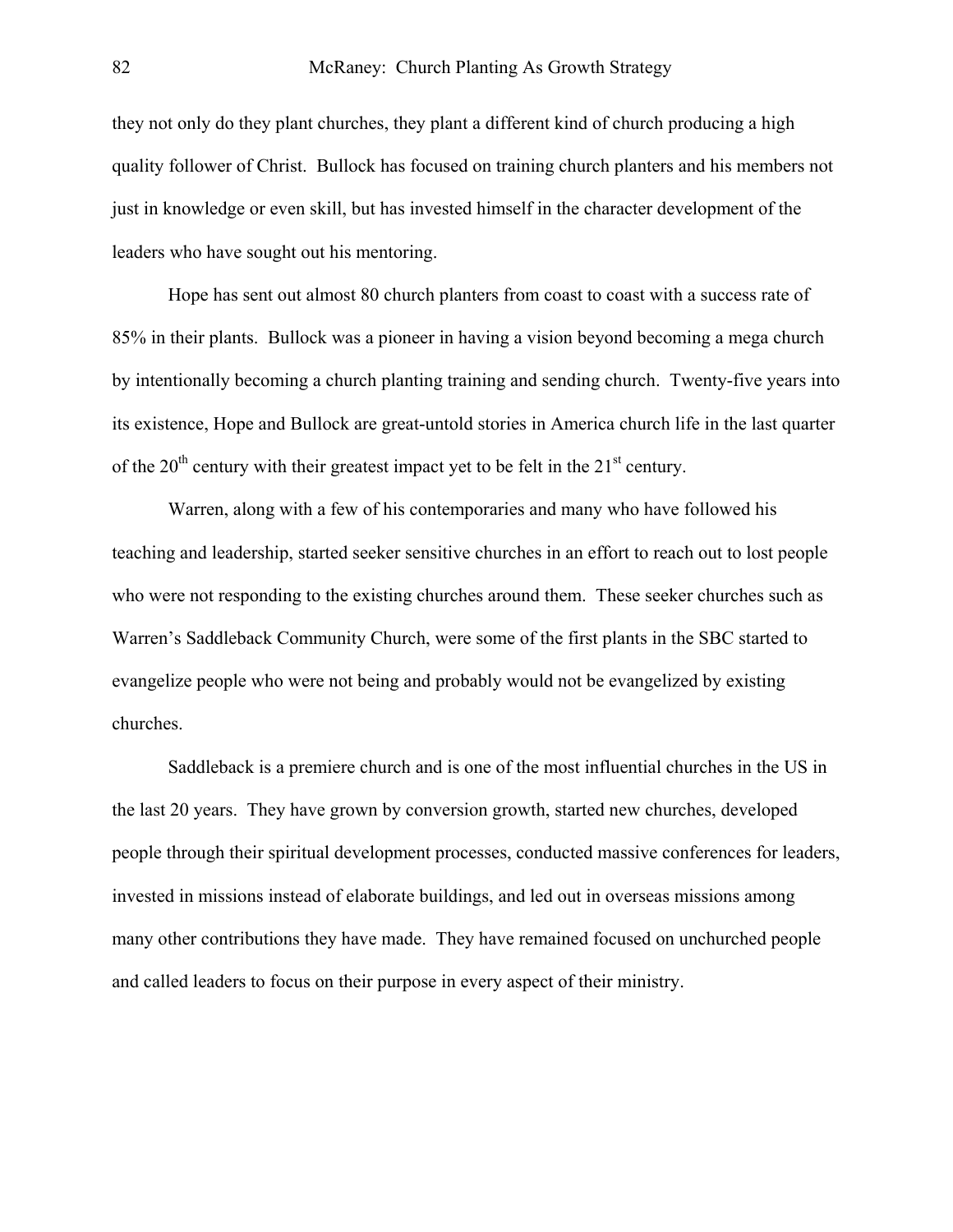### Today's Call: From Franchise to Specialty Shop

The SBC was franchising before franchising became popular with Ray Kroc's McDonald restaurants. The SBC become the largest Protestant denomination in the US in large part because it franchised many of its key components among its new churches without a hierarchal mandate. Most SBC churches started in the third quarter of the  $20<sup>th</sup>$  century have similar buildings, order of service, language, organizations, ministries, decision making structures, theology, small group ministry, and missional efforts. However, many church plants today are targeted toward specific groups of people who are not presently being reached by existing churches.

The SBC and other denominations now must figure out how to develop congregational life in a highly diverse and pluralistic environment. Who and how will we reach the motorcycle club, street people, high rise apartment dwellers, multi-family housing residents, second generation immigrants and countless others? It will require new indigenous specialty shop churches take reflect their subculture.

# Experts Support Cooperative Program as Evangelistic Strategy

Some wise churchmen around the country have been touting church planting as an evangelistic strategy. Logan and Ogne said, "New churches are the most effective at reaching unchurched pre-Christians."<sup>30</sup> Schaller said, "If you are interested in reaching new people, by far the most effective way to do this is through church planting."<sup>31</sup> Towns has made similar statements from on the value of church planting to evangelism.

<span id="page-14-0"></span> <sup>30</sup>Robert E. Logan and Steven L. Ogne, "Church Planter's Toolkit," *Church Smart Resources*, 1991, 1-3.

<span id="page-14-1"></span><sup>31&</sup>quot;Schaller Says SBC Must Decide about New Church Starts," *Biblical Recorder*, June 15, 1991, 8.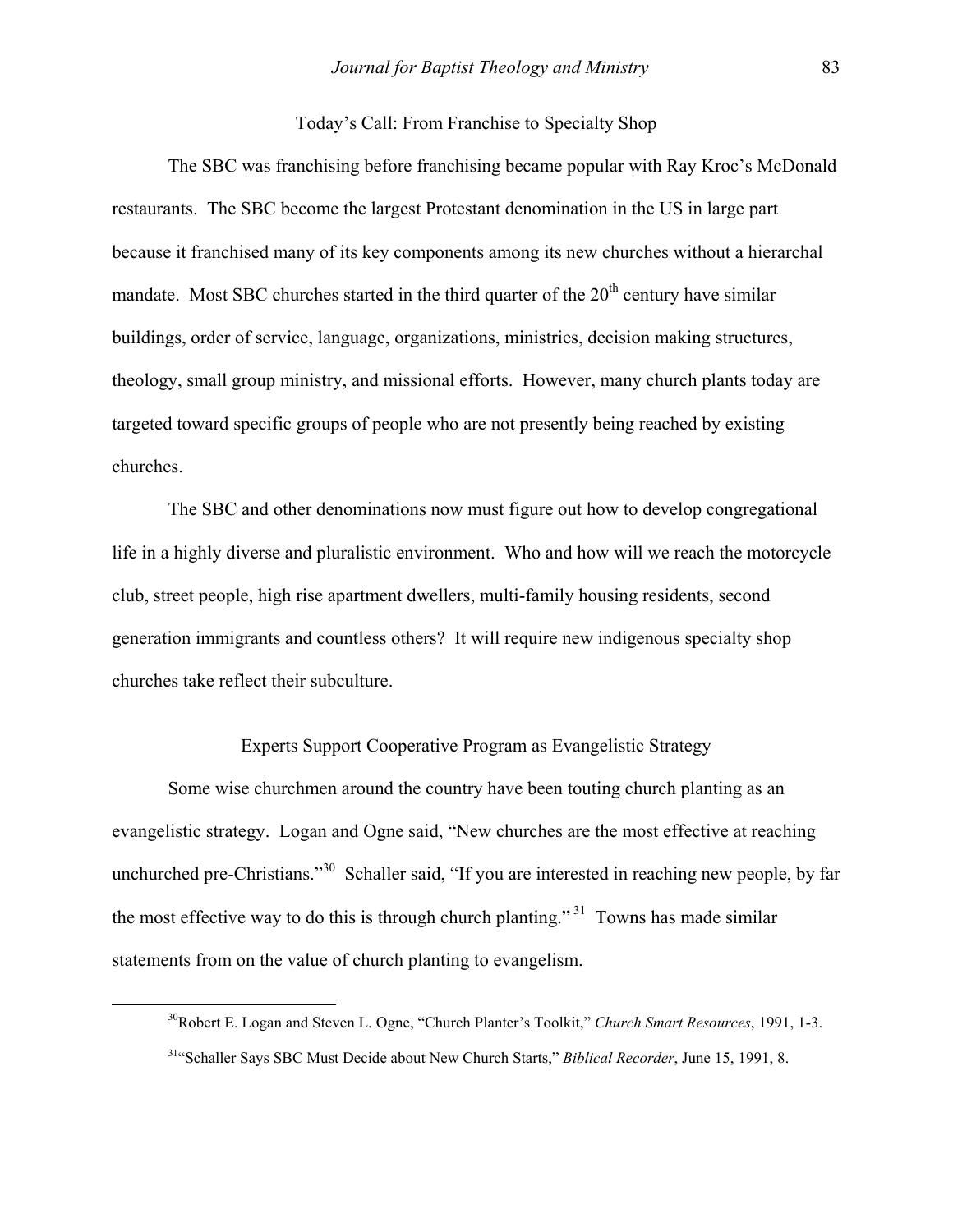Earlier we noted Wagner's often quoted statement, "The single most effective evangelistic methodology under heaven is planting new churches.<sup>32</sup> He also said, "Not to make an explicit connection between evangelism and the local church is a strategic blunder. As the number of individuals who are evangelized increases, so also must the number of churches and the variety of churches. The more harvest God gives us, the more barns and silos and grain elevators are needed. In any given geographical area, the Christian community will grow or decline according to the degree of effort given to planting new churches."<sup>[33](#page-15-1)</sup>

Statistical Support for CP as Evangelistic Strategy through the SBC

The next several sections are based on the Uniform Church Letters (UCL) submitted by Southern Baptist churches for the reporting year 2000. Churches submitted their reports and checked the box as either a 'mission' or 'church'. The reports below are divided into studies on churches and then mission groups. In both missions and churches, there was a direct correlation between the age of the church and the evangelistic effectiveness as measured by baptisms, recognizing that many other factors demonstrate evangelistic faithfulness and fruitfulness. However, for the purposes of this study, evangelism can best be seen through the baptism statistics. Most studies are based on membership, however this is not the best factor from which to determine baptism ratios based on age of the church or mission. Older churches have a higher percentage of non-residents members and a higher percentage of inactive resident members because of their age. So, determining evangelistic effectiveness based on membership would give the truest picture.

<span id="page-15-0"></span> <sup>32</sup>Wagner, *Church Planting for a Greater Harvest,* 11.

<span id="page-15-1"></span> $33$ Ibid., 12.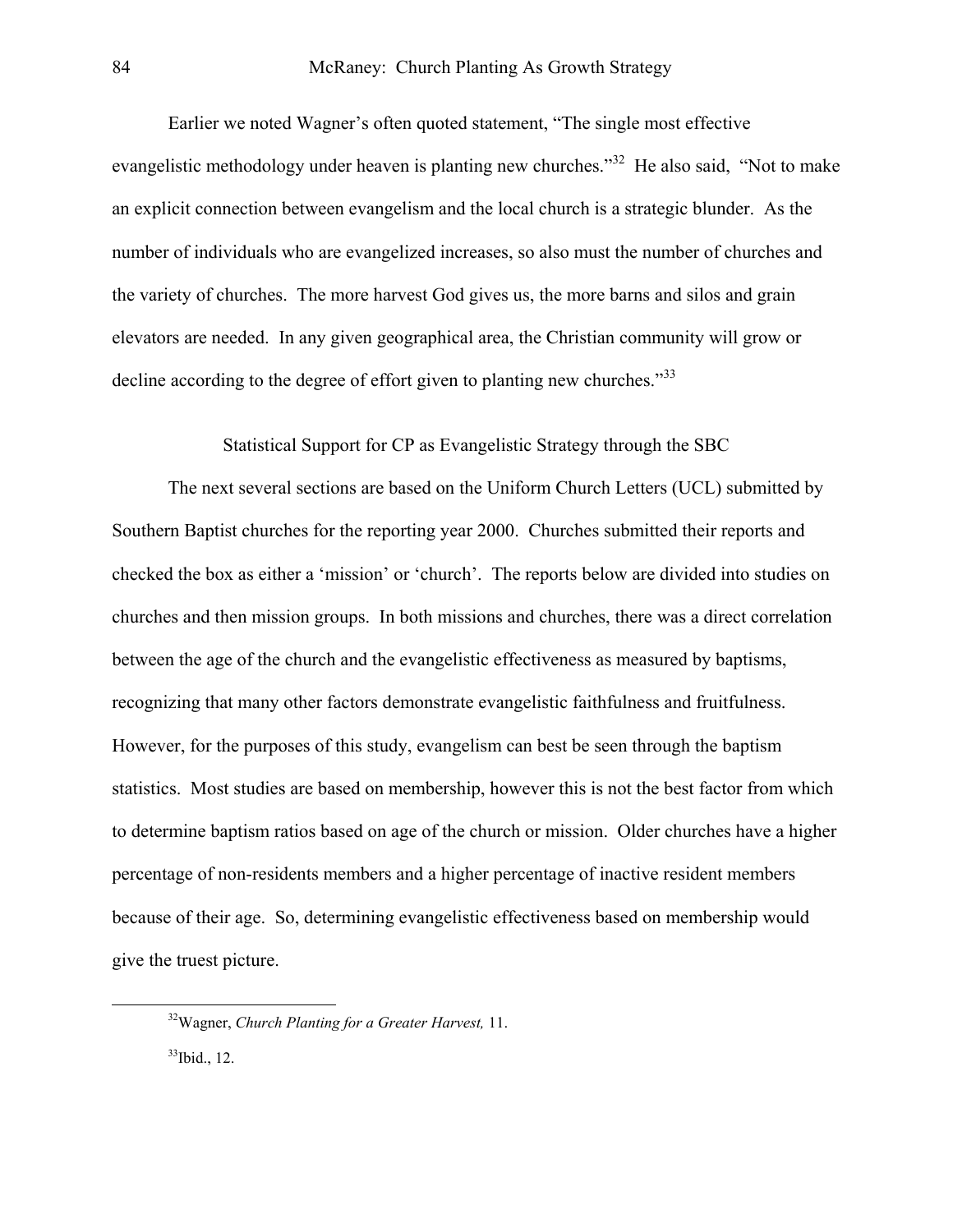The following research will be used to determine the baptism to average worship attendance ratios and the baptism to average Sunday School attendance ratios. Both ratios were compared with the age of the church or mission to determine if there is a correlation. Worship and Sunday School were chosen as the best alternatives to membership, recognizing that there are limitations with both of these numbers. Younger churches typically have a higher percentage of guests in their average attendance figures than older churches. While older churches typically have a higher percentage of their worshipers attending Sunday School. However, using either of these measurements will be more helpful than membership numbers.

The tables below were designed to allow you the opportunity to review more data than a typical summary so that you can make additional calculations as helpful to your particular need. I have included a short summary of the statistics from my perspective.

## Research Question & Summary Answer

The ultimate question for this research paper: "Is church planting an effective evangelistic strategy?" We will discover the undeniable answer to that question is 'yes'. Church plants that are missions and then become young churches do baptize much higher percentages of worship attenders and small group (Sunday School) attenders. Win Arn noted the lifecycle of church in terms of their growth and decline. He said, "In the normal life cycle of churches, there is birth, and in time, death. Many churches begin a plateau and/or show decline around their  $15<sup>th</sup>$ -18<sup>th</sup> year."<sup>34</sup> Based on the uniform church letters, the median starting year for a SBC churches reporting in 2000 was 1934.

<span id="page-16-0"></span> <sup>34</sup>Win Arn, *The Pastor's Manual for Effective Ministry*, 43.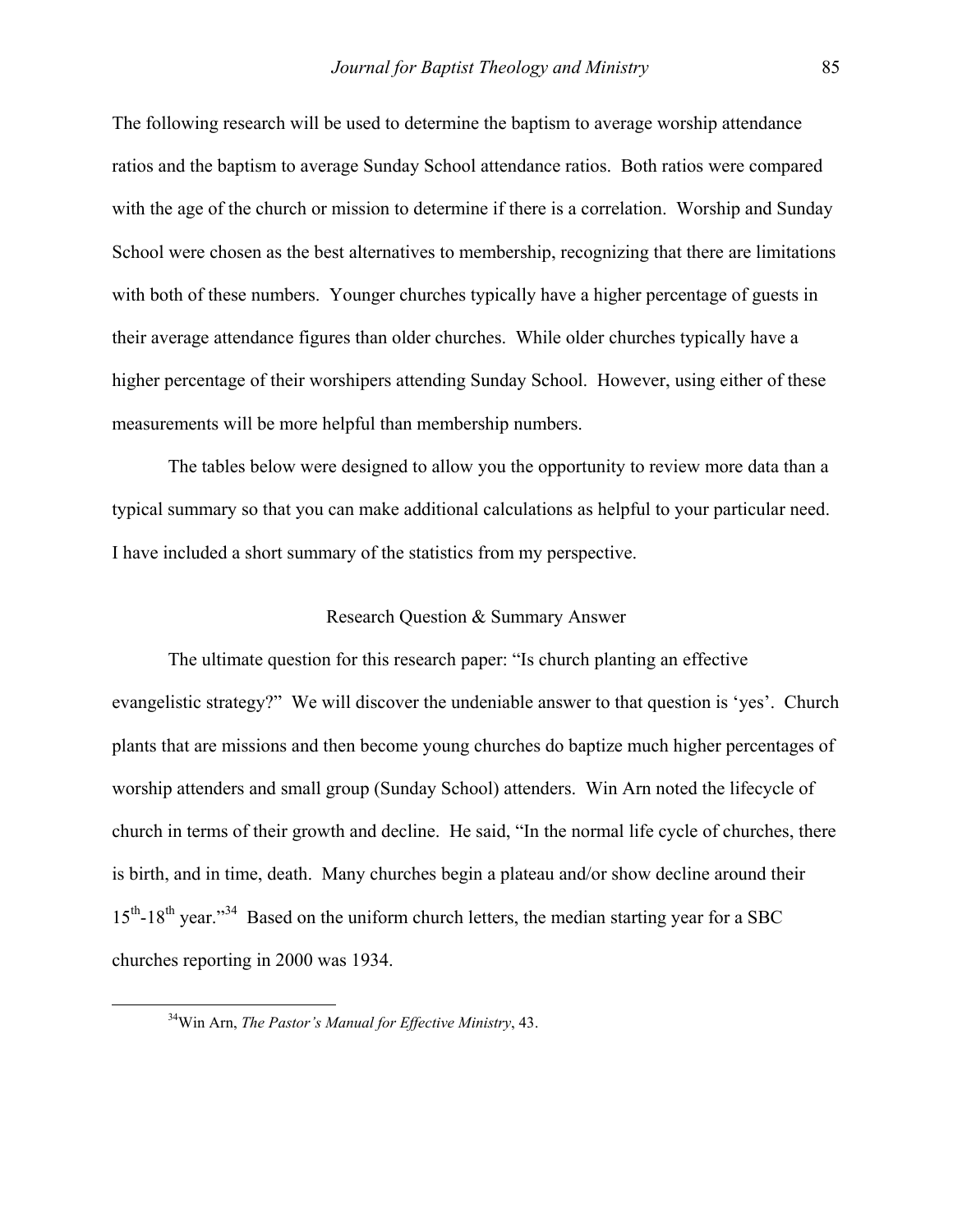## Younger Churches SBC Church Statistics

The following statistics do not include churches that did not complete the 2000 UCL or

those ministries that reported as 'missions' are not included below ([35](#page-17-0),928 churches reported).<sup>35</sup>

| <b>Total Baptisms</b> | Tot Avg.  | Tot. Avg. SS | Bapt/Worship | Baptism/SS avg |
|-----------------------|-----------|--------------|--------------|----------------|
|                       | Worship   |              | avg          |                |
| 371,712               | 4,934,417 | 3,644,520    | 13.27        | 9.80           |

SS is 73.9% of worship attendance.

| Yrs. Existence bap/wor |       | Tot Wor | Tot Bap | Tot Ch | Tot SS | bap/ss |
|------------------------|-------|---------|---------|--------|--------|--------|
| $\boldsymbol{0}$       | 7.20  | 5,544   | 770     | 224    | 3,504  | 4.55   |
| $\mathbf{1}$           | 7.50  | 8,593   | 1,146   | 141    | 4,893  | 4.27   |
| 2                      | 6.43  | 10,781  | 1,676   | 173    | 7,368  | 4.40   |
| $\overline{3}$         | 10.79 | 21,813  | 2,022   | 259    | 12,293 | 6.08   |
| $\overline{4}$         | 9.59  | 25,175  | 2,625   | 264    | 15,761 | 6.00   |
| 5                      | 10.12 | 26,368  | 2,605   | 283    | 15,524 | 5.96   |
| 6                      | 11.15 | 30,126  | 2,701   | 321    | 19,271 | 7.13   |
| $\overline{7}$         | 10.33 | 38,943  | 3,771   | 324    | 20,591 | 5.46   |
| 8                      | 9.70  | 30,307  | 3,124   | 329    | 19,311 | 6.18   |
| 9                      | 11.39 | 31,692  | 2,783   | 262    | 17,425 | 6.26   |
| 10                     | 10.26 | 47,275  | 4,607   | 300    | 28,722 | 6.23   |

<span id="page-17-0"></span><sup>&</sup>lt;sup>35</sup> Key: Yrs. Existence = the number of years the church has been in existence;  $bap/wor = total$  baptisms divided total average worship attendance; Tot Wor = total average worship; Tot Ch = total number of churches reporting for that particular years existence; Tot SS = total average Sunday School (most small group churches report their small group attendance here); **bap/ss** = total baptisms divided by total average Sunday School attendance.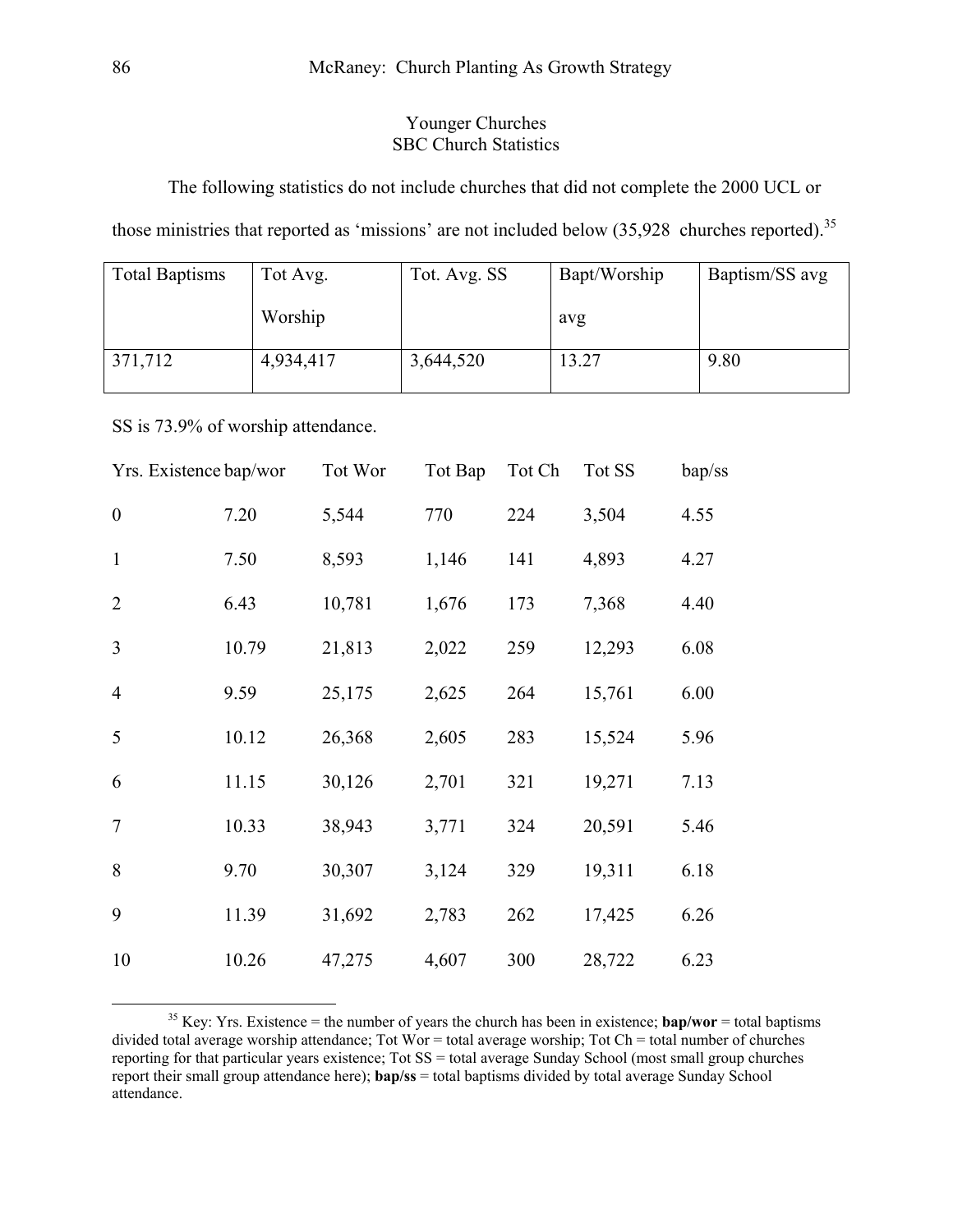| Yrs. Existence bap/wor |         | Tot Wor   | Tot Bap | Tot Ch | Tot SS    | bap/ss |
|------------------------|---------|-----------|---------|--------|-----------|--------|
| $0 - 5$                | 9.06    | 98,274    | 10,844  | 1,344  | 59,343    | 5.47   |
| 6 thru 10              | 10.50   | 178,343   | 16,986  | 1,536  | 105,320   | 6.20   |
| 11 thru 15             | 11.95   | 188,363   | 15,763  | 1,469  | 116,811   | 7.41   |
| 16 thru 20             | 11.19   | 174,704   | 15,608  | 1,335  | 114,320   | 7.32   |
| 21 thru 30             | 12.36   | 270,173   | 21,860  | 2,093  | 188,455   | 8.62   |
| 31 thru 50             | 12.36   | 1,017,896 | 82,355  | 6,620  | 744,815   | 9.04   |
| 51 plus                | 14.43   | 3,006,664 | 208,296 | 21,531 | 2,315,456 | 11.12  |
|                        |         |           |         |        |           |        |
| Yrs.                   |         |           |         |        |           |        |
| Existence              | bap/wor | Tot Wor   | Tot Bap | Tot Ch | Tot SS    | bap/ss |
| $0 - 2$                | 6.94    | 24,918    | 3,592   | 538    | 15,765    | 4.39   |
| 3 thru 15              | 11.00   | 440,062   | 40,001  | 3,811  | 265,709   | 6.64   |
| $16 +$                 | 13.62   | 4,469,437 | 328,119 | 31,579 | 3,363,046 | 10.25  |

## Church Findings

It takes fewer worship attenders and Sunday School attenders to baptize one person in younger churches than in older churches. This can be seen clearly in both of the last two charts when years are grouped together. Bascially, the older the church, the more people it takes to baptize a single person. There is a dramatic reduction in effectiveness in baptisms in churches after they reach 15 years of age. This supports Arn's church lifecycle statements above. I assume that people who attend Sunday School are more likely to be church members and more likely to be active in the overall life of the church. If this is true, the older churches are much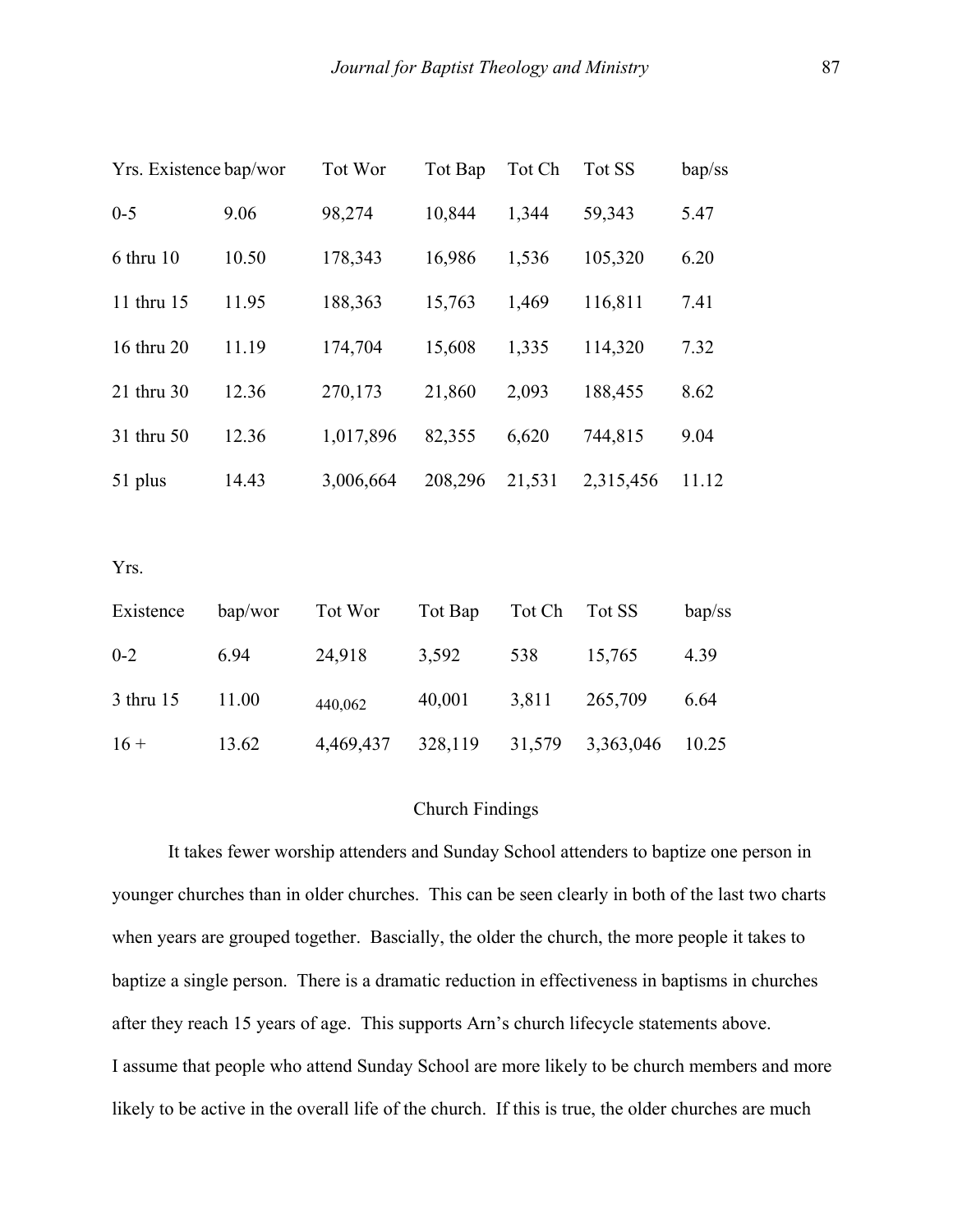more likely to be have members who are more focused on the internal affairs of the church than the outward evangelism of the church.

| Years in Existence (church) | Bap/100 Worship Attenders | Bap/100 SS Attenders |
|-----------------------------|---------------------------|----------------------|
| $0-2$ years                 | 14.4                      | 22.8                 |
| $3-15$ years                | 9.1                       | 15.1                 |
| $16+$ years                 | 7.3                       | 9.8                  |

# Younger Missions SBC Mission Statistics

The following tables are reflective of the 2,906 missions that reported through the 2000

Uniform Church Letter.

| <b>Total Baptisms</b> | Tot Avg. | Tot. Avg. SS | Bapt/Worship | Baptism/SS avg |
|-----------------------|----------|--------------|--------------|----------------|
|                       | Worship  |              | avg          |                |
| 13,720                | 127,399  | 80,175       | 9.29         | 5.84           |

(SS is 62.9% of worship attendance)

The following are summaries of Christian groups filing as 'missions.'

| Yrs Existence bap/wor |       | Tot Wor | Tot Bap | Tot Mis. | Tot SS | bap/ss |
|-----------------------|-------|---------|---------|----------|--------|--------|
| $\boldsymbol{0}$      | 11.12 | 5,615   | 505     | 324      | 2,725  | 5.40   |
| $\mathbf{1}$          | 6.75  | 11,258  | 1,669   | 304      | 6,953  | 4.17   |
| 2                     | 7.70  | 11,784  | 1,531   | 310      | 7,473  | 4.88   |
| 3                     | 9.72  | 15,519  | 1,596   | 291      | 8,900  | 5.58   |
| $\overline{4}$        | 8.48  | 11,980  | 1,412   | 270      | 7,304  | 5.17   |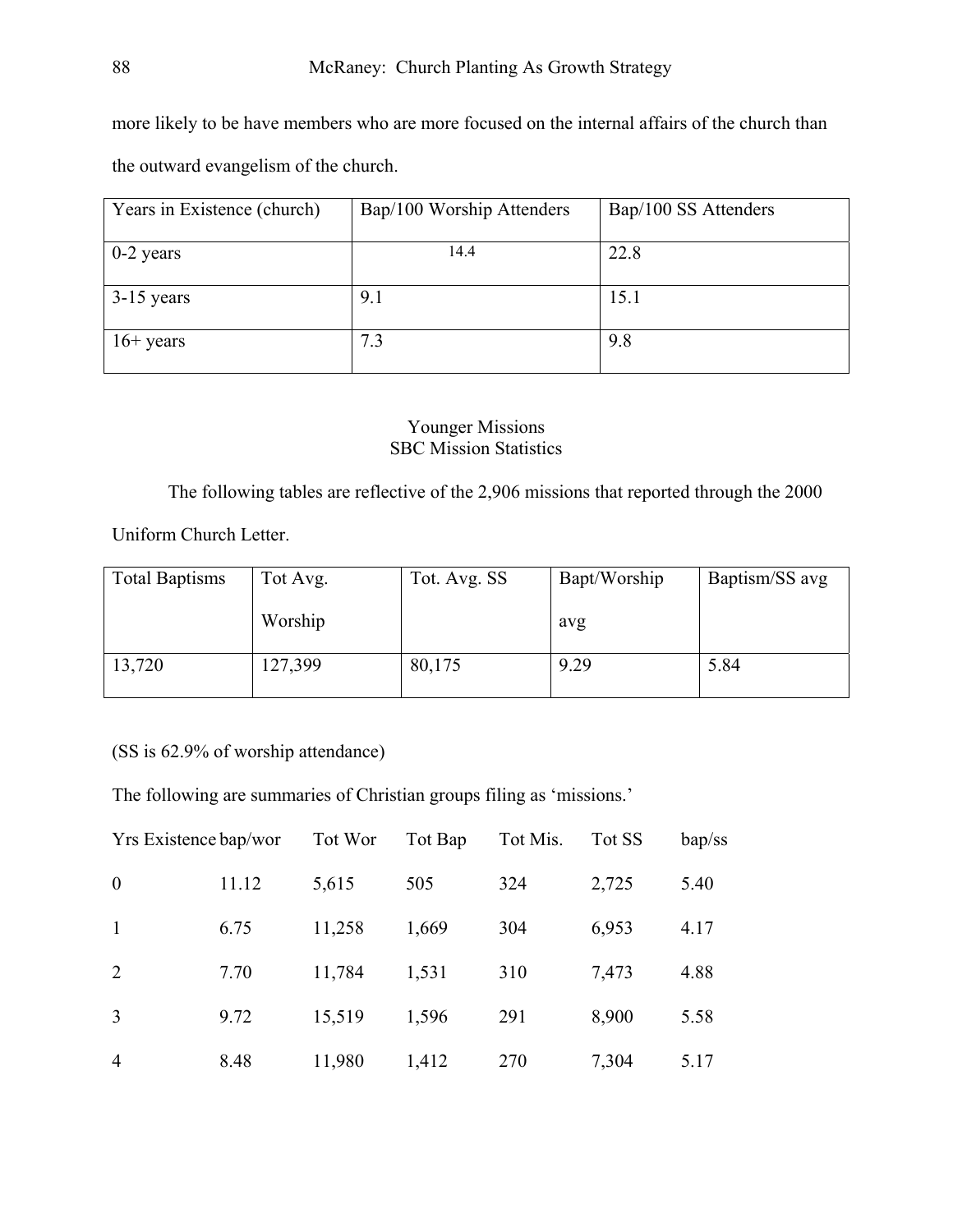| 5                     | 9.70  | 8,917   | 919     | 203      | 5,776  | 6.29   |
|-----------------------|-------|---------|---------|----------|--------|--------|
| 6                     | 10.42 | 7,534   | 723     | 161      | 5,057  | 6.99   |
| $\overline{7}$        | 13.41 | 13,408  | 1,000   | 159      | 7,007  | 7.01   |
| 8                     | 8.18  | 5,099   | 623     | 117      | 3,460  | 5.55   |
| 9                     | 11.22 | 5,710   | 509     | 97       | 3,627  | 7.13   |
| 10                    | 11.47 | 3,476   | 303     | 84       | 2,506  | 8.27   |
| Yrs Existence bap/wor |       | Tot Wor | Tot Bap | Tot Mis. | Tot SS | bap/ss |
| $0 - 2$               | 7.73  | 28,657  | 3705    | 938      | 17,151 | 4.63   |
| $3$ thru $4$          | 9.14  | 27,499  | 3008    | 561      | 16,204 | 5.39   |
| 5 thru 6              | 10.02 | 16,451  | 1642    | 364      | 10,833 | 5.61   |
| 7 thru 8              | 11.40 | 18,507  | 1623    | 276      | 10,467 | 6.45   |
| 9 plus                | 9.70  | 36,285  | 3742    | 767      | 25,520 | 6.82   |
| Yrs Existence bap/wor |       | Tot Wor | Tot Bap | Tot Mis  | Tot SS | bap/ss |
|                       |       |         |         |          |        |        |
| $0 - 2$               | 7.73  | 28657   | 3705    | 938      | 17151  | 4.63   |
| $3$ thru $6$          | 9.45  | 43950   | 4650    | 925      | 27037  | 5.81   |
| $7 +$                 | 10.21 | 54792   | 5365    | 1043     | 35987  | 6.71   |

## Mission Findings

It takes fewer worship attenders and Sunday School attenders to baptize one person in younger missions than in older missions. This can be seen clearly in the charts when years are grouped together. An oddity is in year 0. I believe there are at least three factors, which contribute to this oddity. (1) the church planter and possible few core members are seeking to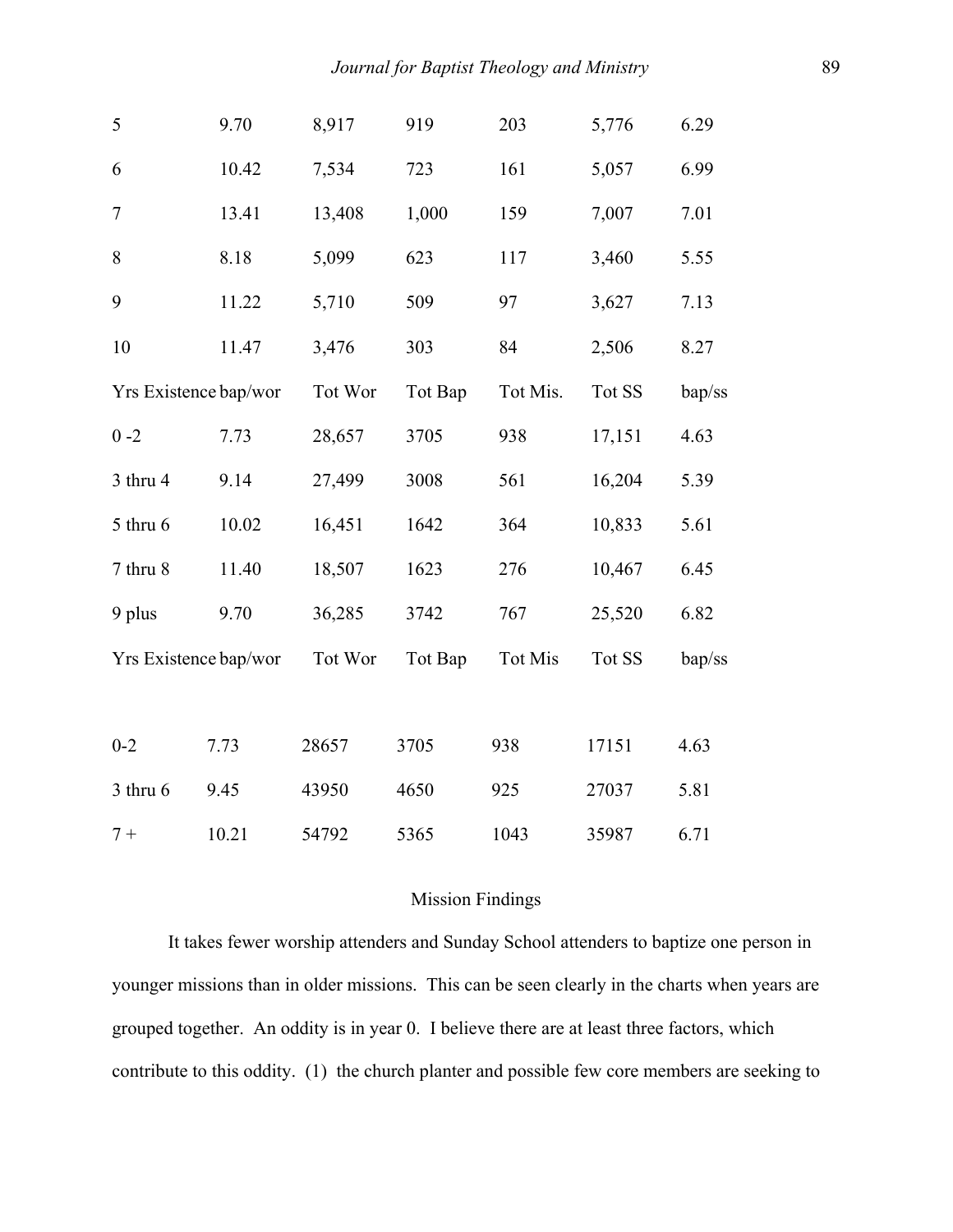locate additional core members not focused on evangelism, (2) the planter has few contacts and is in the process of getting settled into community and develop relationships, and (3) the planter is heavily involved in corporate matters and denominational requirements.

There is a gradual but steady reduction in effectiveness in baptisms in the mission as it ages. Some missions reported being as old as 183 years. I am confident that the vast majority of the 767 missions over 9 years old were churches, but have reverted to 'missions status'.

Again, I believe that people who attend Sunday School are more likely to be members of the mission and more likely to have a higher level of commitment to the mission than those who only attend worship services. If true, older missions are much more likely to be have participants who are more focused on the internal affairs of the new missions status and are less likely to be connected with lost people.

| Years in Existence (mission6) | Bap/100 Worship Attenders | Bap/100 SS Attenders |
|-------------------------------|---------------------------|----------------------|
| $0-2$ years                   | 12.9                      | 21.6                 |
| 3-6 years                     | 10.6                      | 17.2                 |
| $7+$ years                    | 9.8                       | 14.9                 |

# Smaller Churches

A friendly debate often occurs related to the overall effectiveness of megachurches in comparison to smaller or minichurches. The following chart highlights the findings related to size and baptisms over a five year period of time in a study by Christian Swartz.

| Megachurches                                  | Minichurches                                  |
|-----------------------------------------------|-----------------------------------------------|
| Average size: 2,856                           | Average size: 51                              |
| On avg. won 112 people to Christ over 5 years | On avg., won 32 people to Christ over 5 years |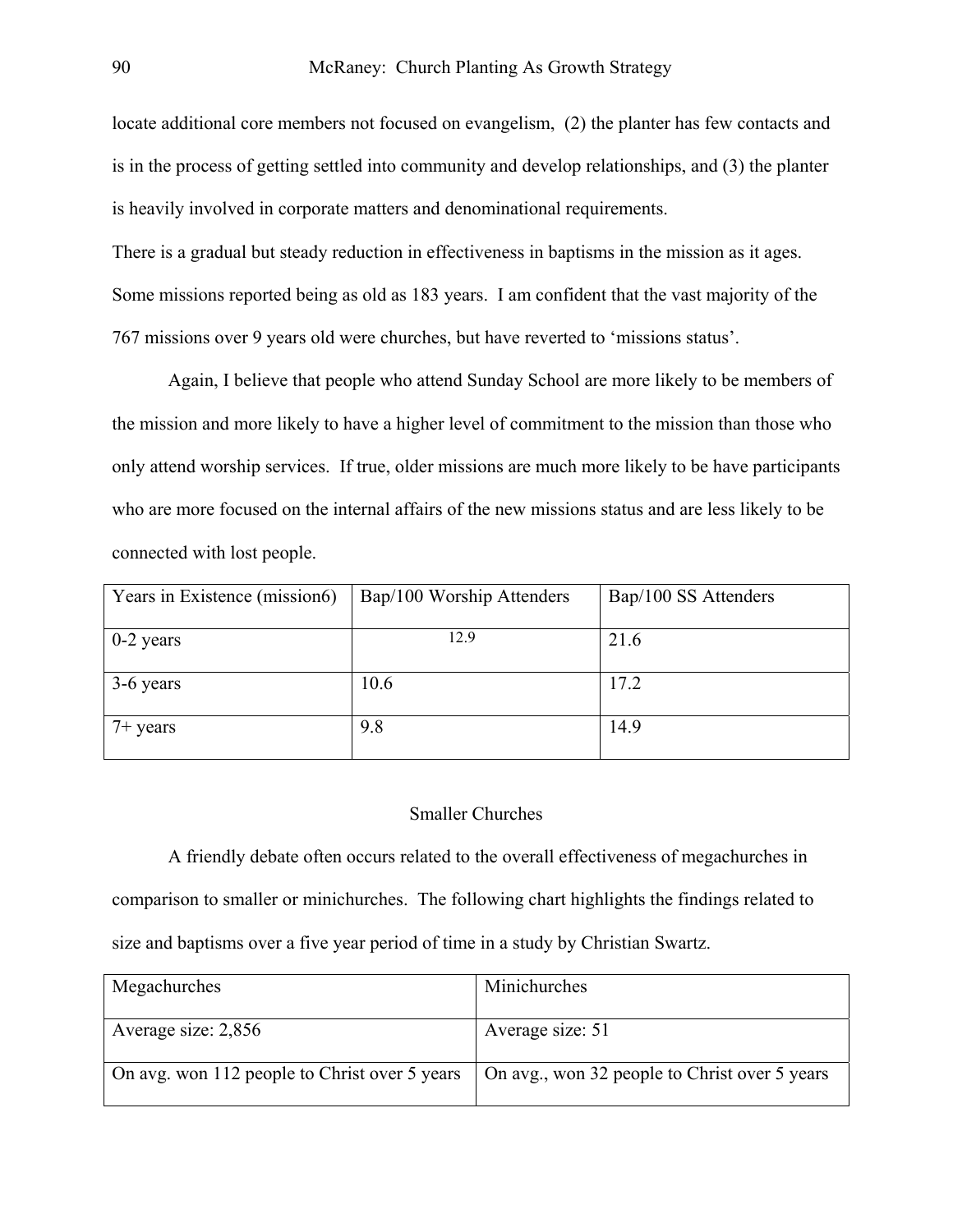By far the megachurches won many more to faith. However, the implication is that minichurches were statistically 1600% more effective in evangelism. This statistic does not take into account the many other contributions mega churches make to expansion of God's kingdom, but it does communicate the extreme value of small churches. These statistics compiled by Swartz were based on a survey mailed out to 1000 churches worldwide of which between three and four hundred churches responded to the survey.<sup>[36](#page-22-0)</sup>

#### Cost

Newer churches reach more people for Christ at a lower cost than older existing churches. Logan and Ogne said, "Planting new churches is by far the most cost-effective means of evangelism. You will win more converts at a lower cost through new churches than established congregations."[37](#page-22-1) People are more valuable than any amount of money, but churches have to set priorities. In newer churches it cost fewer dollars to baptize a person than in older churches.

This does not mean that churches should not maintain their buildings or build larger buildings, but it should give leaders pause as to the decision making question a church should be asking when it is setting financial and human priorities. In a winter 2002 electronic newsletter, Warren stated his belief that the last large church monuments had been built in the US. Too often 'the build or not to build' question is asked in light of the impact on the individual local church when deciding to attempt to build a larger single church or become involved in church planting. However, church leaders should also ask a larger question related to how the decision will impact the Kingdom of God in that particular area and ultimately the world.

<span id="page-22-0"></span> <sup>36</sup>Christian Swartz, *Natural Church Development*, 76-77.

<span id="page-22-1"></span><sup>37</sup>Logan and Ogne, "Church Planter's Toolkit," *Church Smart Resources*.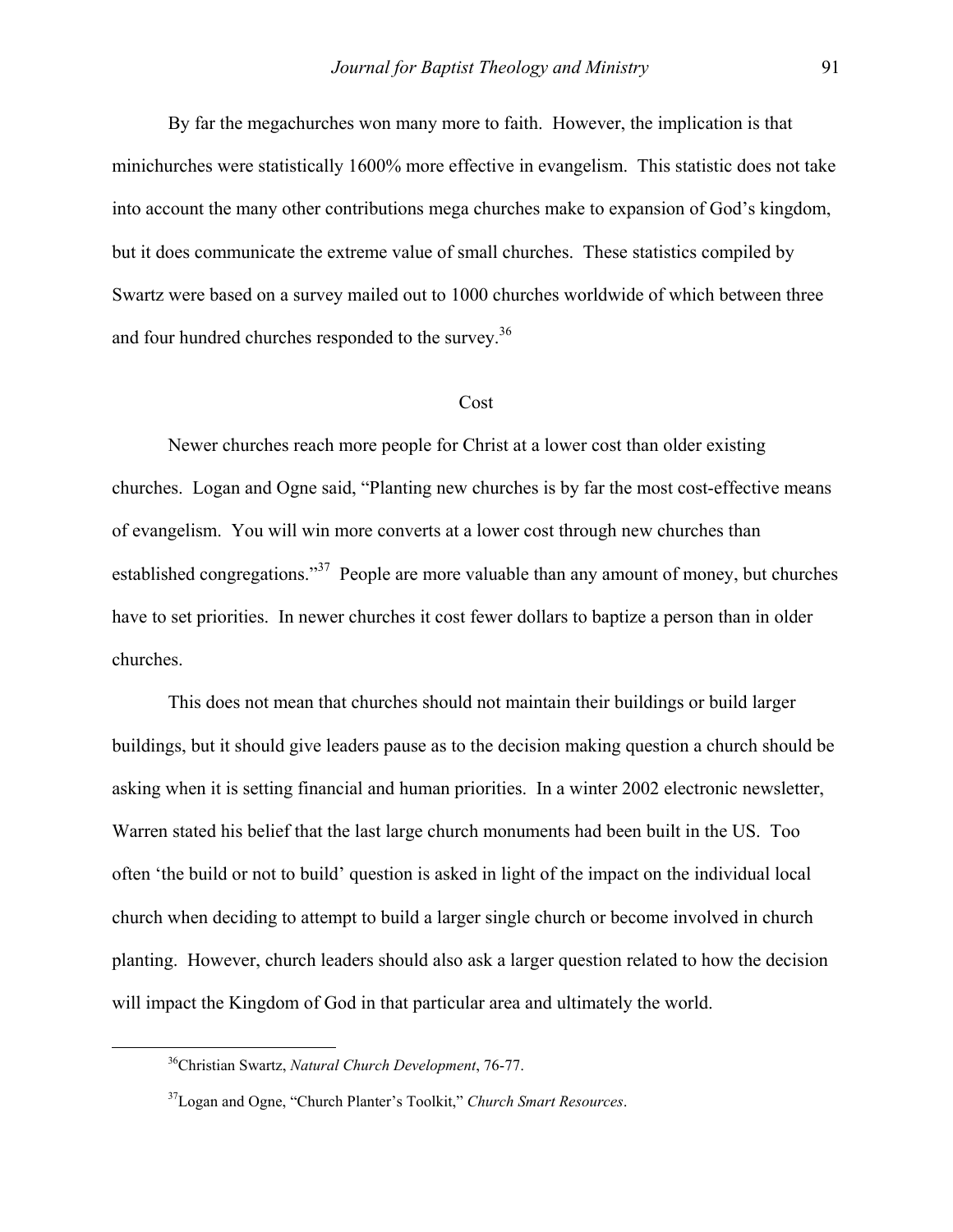Perspectives and Principles for Planting in America

Struggles are not always bad, as they almost demand that we reexamine what we have held to be important. It is through persevering that our faith is tested and purified. As the church in America struggles, we, the church, are presented with a gift of reexamining what really matters to God and determine what we are doing that may be hindering the purposes of God. America is a difficult mission field in that it has characteristics of being both pre-Christian and post-Christian. Most denominations have struggled to turn around churches that have been in decline to the point that they effectively minister in their surrounding communities. Some denominations are turning to church planting to help save their denominations and hopefully more importantly as a strategy to reach lost people who God deeply loves. However, church planting cannot simply be starting more churches like the existing ones. Church planting will require that we plant different kinds of churches as we think outside the box.

Much of what we have called church in America is simply cultural Christianity, void of the real life and vitality of Christ. Because God is on His throne, He is in control and His church will have victory in time. However, much of which is of man that we have claimed is of God will simply die. The question for those ministries will be, how can we live again in a different form after we are gone. Church planting is the final hope for many churches that will cease to exist in their present form inside the next 25 years.

Based on research from attempting to contact 84 denominations about their efforts in urban church planting, Towns suggested new principles for church planting in America. Recognize that traditional American church methods that are geared to American suburbia and rural areas will not generally work in urban America.